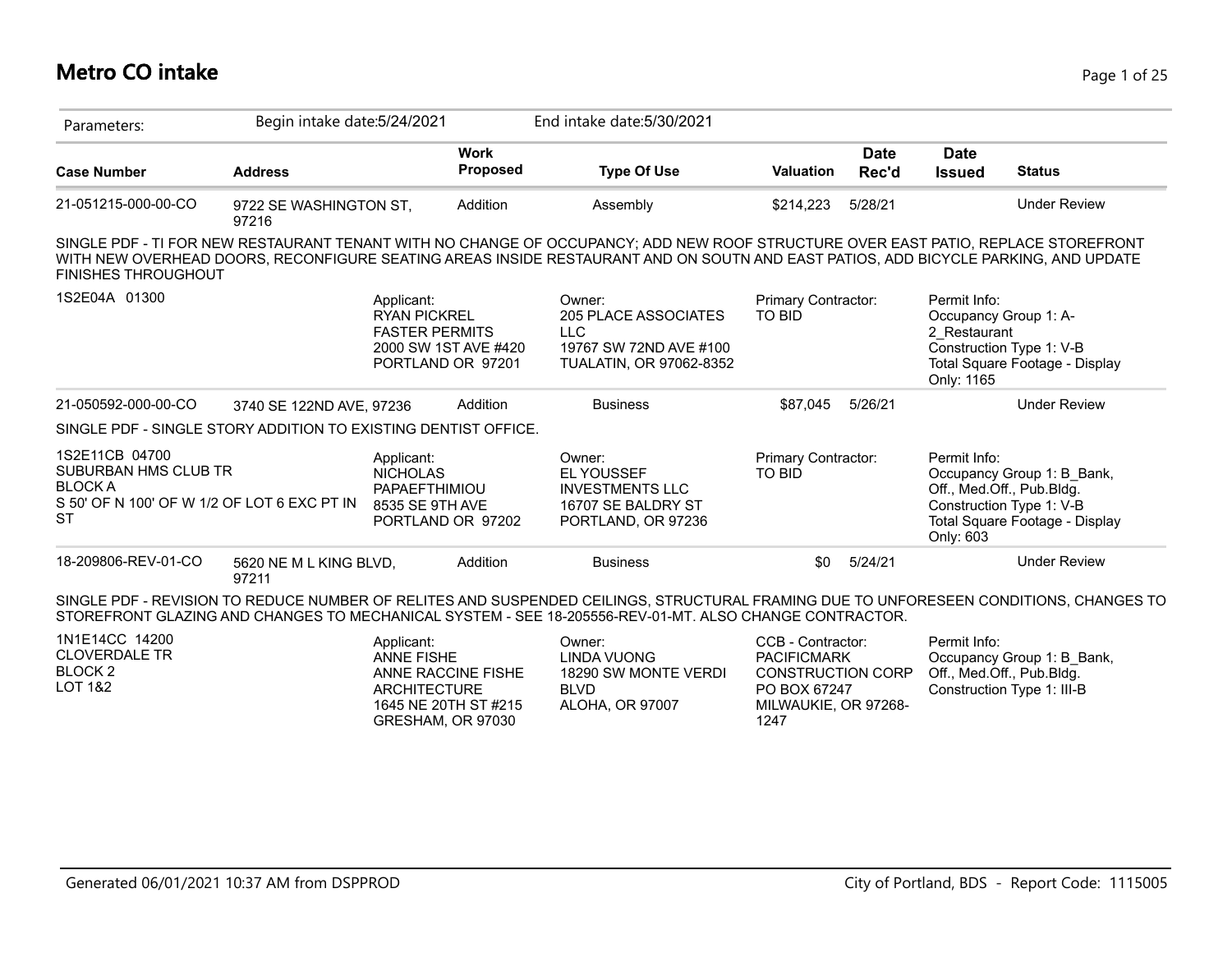## **Metro CO intake** Page 2 of 25

| Parameters:                                                                    | Begin intake date: 5/24/2021  |                                                                                                    |                                           | End intake date: 5/30/2021                                                                                                  |                                                                                                                                               |                      |                                                                   |                                                                                             |
|--------------------------------------------------------------------------------|-------------------------------|----------------------------------------------------------------------------------------------------|-------------------------------------------|-----------------------------------------------------------------------------------------------------------------------------|-----------------------------------------------------------------------------------------------------------------------------------------------|----------------------|-------------------------------------------------------------------|---------------------------------------------------------------------------------------------|
| <b>Case Number</b>                                                             | <b>Address</b>                |                                                                                                    | <b>Work</b><br><b>Proposed</b>            | <b>Type Of Use</b>                                                                                                          | <b>Valuation</b>                                                                                                                              | <b>Date</b><br>Rec'd | <b>Date</b><br><b>Issued</b>                                      | <b>Status</b>                                                                               |
| 21-043216-000-00-CO                                                            | 7015 NE 42ND AVE, 97218       |                                                                                                    | Addition                                  | Factory/Industrial                                                                                                          | \$75,335                                                                                                                                      | 5/27/21              |                                                                   | <b>Under Review</b>                                                                         |
|                                                                                |                               |                                                                                                    |                                           | SINGLE PDF - CHANGE OF OCCUPANCY FROM S-1 TO F-1 FOR NEW CANNABIS GROW ROOM ON LEVEL 1. NEW LEVEL 2, STAIRS, AND GROW ROOM. |                                                                                                                                               |                      |                                                                   |                                                                                             |
| 1N1E13AA 01800<br>SECTION 13 1N 1E<br>TL 1800 2.73 ACRES                       |                               | Applicant:<br><b>ROSS FARLAND</b><br>DEZINE WORKS, INC.<br><b>SE</b><br>SUBLIMITY, OREGON<br>97385 | 3531 DRIFT CREEK ROAD                     | Owner:<br>COE PROPERTIES OF<br>OREGON LLC<br>7070 SW BAYLOR ST<br>PORTLAND, OR 97223-2531                                   | CCB - Contractor:<br><b>BRENT VINSONHALER</b><br><b>GNC CONSTRUCTION</b><br><b>CORP</b><br>2505 NW DIVISION ST<br>GRESHAM, OR 97030           |                      | Permit Info:<br>Occupancy Group 1: F-<br>Mod.Hazard<br>Only: 1000 | 1 Industrial Plant - Factory,<br>Construction Type 1: V-B<br>Total Square Footage - Display |
| Total # of CO Addition permit intakes:4                                        |                               |                                                                                                    |                                           |                                                                                                                             |                                                                                                                                               |                      |                                                                   | Total valuation of CO Addition permit intakes: \$376,603                                    |
| 21-050144-000-00-CO                                                            | 2210 NW FLANDERS ST,<br>97210 |                                                                                                    | Alteration                                | Apartments/Condos<br>(3 or more units)                                                                                      | \$98,000                                                                                                                                      | 5/27/21              |                                                                   | <b>Under Review</b>                                                                         |
|                                                                                |                               |                                                                                                    |                                           | SINGLE PDF - VOLUNTARY SEISMIC UPGRADE TO INCLUDE NEW I-BEAMS AT BASEMENT WALLS AND HELICAL PIERS AT CRAWLSPACE             |                                                                                                                                               |                      |                                                                   |                                                                                             |
| 1N1E33CA 02600<br><b>MEADS ADD</b><br><b>BLOCK3</b><br><b>LOT 1&amp;2</b>      |                               | Applicant:<br><b>EMILY SINGLETON</b><br><b>TERRAFIRMA</b><br><b>FOUNDATION</b>                     | 7910 SW HUNZIKER ST<br>PORTLAND, OR 97223 | Owner:<br>N2DEEP LLP<br>2210 NW FLANDERS ST<br>PORTLAND, OR 97210-3408                                                      | CCB - Contractor:<br><b>TERRAFIRMA</b><br><b>FOUNDATION REPAIR</b><br><b>INC</b><br>761 NE GARDEN<br><b>VALLEY BLVD</b><br>ROSEBURG, OR 97470 |                      | Permit Info:                                                      | Construction Type 1: V-B                                                                    |
| 21-043933-000-00-CO                                                            | 65 SW YAMHILL ST, 97204       |                                                                                                    | Alteration                                | Apartments/Condos<br>(3 or more units)                                                                                      | \$2,000                                                                                                                                       | 5/27/21              | 5/28/21                                                           | Issued                                                                                      |
| SINGLE PDF - FIRE ESCAPE LOAD TESTING FOR CERTIFICATION AND STRUCTURAL REPAIR. |                               |                                                                                                    |                                           |                                                                                                                             |                                                                                                                                               |                      |                                                                   |                                                                                             |
| 1S1E03BA 01400<br><b>PORTLAND</b><br>BLOCK <sub>3</sub><br>LOT 4&5 TL 1400     |                               | Applicant:<br><b>DONIA BRADEN</b><br>PO BOX 3804<br>TUALATIN, OR 97062                             | NJP CONSTRUCTION, LLC                     | Owner:<br>YAMHILL GROUP LLC<br>PO BOX 1862<br>LAKE OSWEGO, OR 97035-<br>0609                                                | CCB - Contractor:<br><b>BRADEN ENTERPRISE</b><br><b>CORP</b><br>PO BOX 3804<br>TUALATIN, OR 97062                                             |                      | Permit Info:<br>Occupancy Group 1: R-<br>Construction Type 1: V-B | 2 Residential Multi-family                                                                  |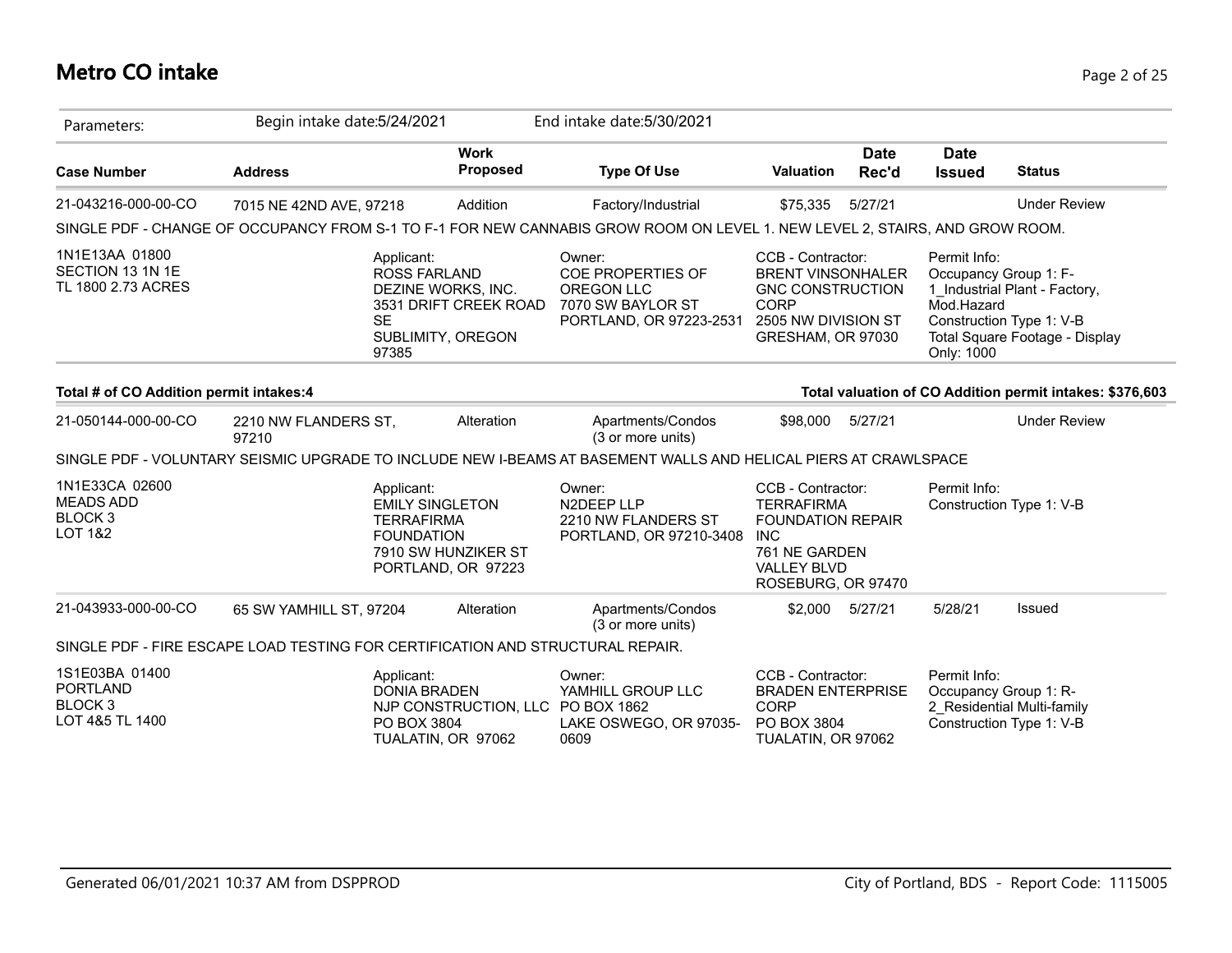## **Metro CO intake** Page 3 of 25

| Parameters:                                                        | Begin intake date: 5/24/2021   |                                                                                                                                           |                                | End intake date: 5/30/2021                                                                                                                |                                                                                                                                               |                      |                                       |                                                        |
|--------------------------------------------------------------------|--------------------------------|-------------------------------------------------------------------------------------------------------------------------------------------|--------------------------------|-------------------------------------------------------------------------------------------------------------------------------------------|-----------------------------------------------------------------------------------------------------------------------------------------------|----------------------|---------------------------------------|--------------------------------------------------------|
| <b>Case Number</b>                                                 | <b>Address</b>                 |                                                                                                                                           | <b>Work</b><br><b>Proposed</b> | <b>Type Of Use</b>                                                                                                                        | <b>Valuation</b>                                                                                                                              | <b>Date</b><br>Rec'd | <b>Date</b><br><b>Issued</b>          | <b>Status</b>                                          |
| 21-048901-000-00-CO                                                | 17462 SE POWELL BLVD,<br>97236 |                                                                                                                                           | Alteration                     | Apartments/Condos<br>(3 or more units)                                                                                                    | \$45,000                                                                                                                                      | 5/24/21              |                                       | <b>Under Review</b>                                    |
|                                                                    |                                |                                                                                                                                           |                                | SINGLE PDF - REPLACE DAMAGED INTERIOR FINISHES, WINDOW AND DOORS AND RATED SHEETROCK.                                                     |                                                                                                                                               |                      |                                       |                                                        |
| 1S3E07DC 01100                                                     |                                | Applicant:<br><b>SUGANDHA PAI</b><br>PROPERTY DAMAGE<br><b>SOLUTIONS</b><br>2850 SW Cedar Hills Blvd,<br>Suite 106<br>Beaverton, Or 97005 |                                | Owner:<br><b>GLEN GARDENS</b><br><b>APARTMENTS LLC</b><br>2 PACHECO ST<br>SAN FRANCISCO, CA 94116<br>$-1435$                              | CCB - Contractor:<br>PERFORMANCE PLUS<br><b>RESTORATION LLC</b><br>PO BOX 1727<br>CLACKAMAS, OR 97015                                         |                      | Permit Info:<br>Occupancy Group 1: R- | 2_Residential Multi-family<br>Construction Type 1: V-B |
| 21-049573-000-00-CO                                                | 2661 SE 160TH AVE, 97236       |                                                                                                                                           | Alteration                     | Apartments/Condos<br>(3 or more units)                                                                                                    | \$49,925                                                                                                                                      | 5/24/21              |                                       | <b>Under Review</b>                                    |
| WALLS, AND 19 UPPER FLOOR JOISTS                                   |                                |                                                                                                                                           |                                | SINGLE PDF - FIRE DAMAGE REPAIR OF 4-UNIT APARTMENT BUILDING; INCLUDES REPLACEMENT OF ENTIRE ROOF STRUCTURE, 23 LINEAL FEET OF EXTERIOR   |                                                                                                                                               |                      |                                       |                                                        |
| 1S2E12AA 03300<br>SECTION 12 1S 2E<br>TL 3300 0.84 ACRES           |                                | Applicant:<br><b>SCOTT BENTHIN</b><br><b>BENTHIN DESIGN GROUP</b><br><b>LLC</b><br>P.O. BOX 42<br>BEAVERCREEK OR 97004                    |                                | Owner:<br>THU HONG HUYNH<br>4545 NE 121ST PL<br>PORTLAND, OR 97220<br>Owner:<br><b>VAN PHAN</b><br>4545 NE 121ST PL<br>PORTLAND, OR 97220 | CCB - Contractor:<br><b>FIRE INDUSTRY</b><br><b>RESTORATION</b><br><b>EXPERTS INC</b><br>PO BOX 51<br>GLADSTONE, OR 97027                     |                      | Permit Info:<br>Occupancy Group 1: R- | 2 Residential Multi-family<br>Construction Type 1: V-B |
| 21-049317-000-00-CO                                                | 12454 NE GLISAN ST, 97230      |                                                                                                                                           | Alteration                     | Apartments/Condos<br>(3 or more units)                                                                                                    | \$13.656                                                                                                                                      | 5/25/21              |                                       | <b>Under Review</b>                                    |
| SINGLE PDF - VOLUNTARY FOUNDATION UNDERPINNING USING 6 PUSH PIERS. |                                |                                                                                                                                           |                                |                                                                                                                                           |                                                                                                                                               |                      |                                       |                                                        |
| 1N2E35CB 02600<br><b>MENLO PK</b><br>LOT 1 TL 2600                 |                                | Applicant:<br><b>Emily Singleton</b><br><b>TerraFirma Foundation</b><br>Systems<br>13110 SW Wall St.<br>Tigard, OR 97223                  |                                | Owner:<br><b>FAIRWAY APTS LLC</b><br>12780 SE EMIKO CT<br>HAPPY VALLEY, OR 97086                                                          | CCB - Contractor:<br><b>TERRAFIRMA</b><br><b>FOUNDATION REPAIR</b><br><b>INC</b><br>761 NE GARDEN<br><b>VALLEY BLVD</b><br>ROSEBURG, OR 97470 |                      | Permit Info:<br>Occupancy Group 1: R- | 2 Residential Multi-family<br>Construction Type 1: V-B |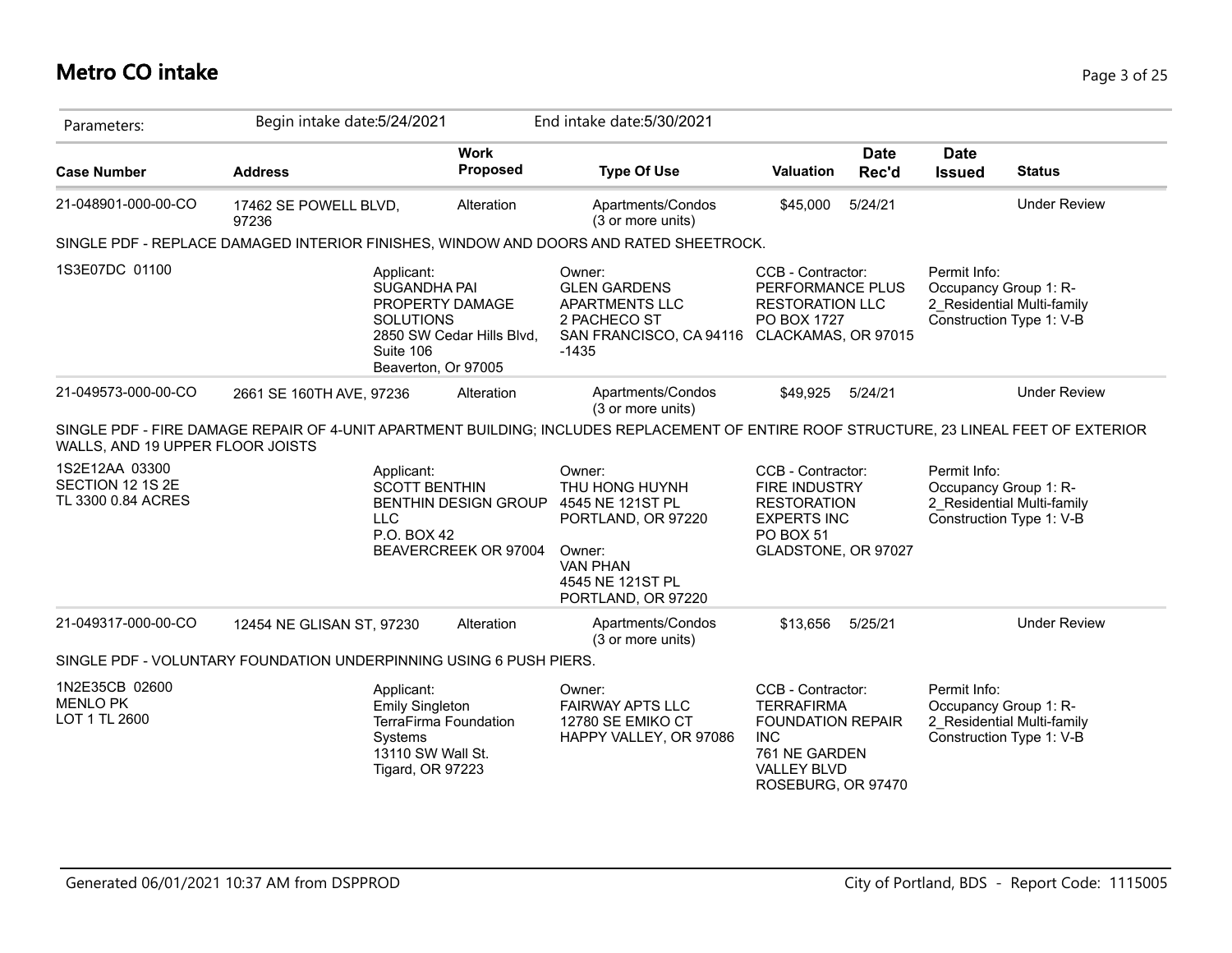#### **Metro CO intake** Page 4 of 25

| Parameters:                                                                                     | Begin intake date: 5/24/2021  |                                                                                                                               |            | End intake date: 5/30/2021                                                                                                               |                                                                                                                                                                |                      |                              |                                                   |
|-------------------------------------------------------------------------------------------------|-------------------------------|-------------------------------------------------------------------------------------------------------------------------------|------------|------------------------------------------------------------------------------------------------------------------------------------------|----------------------------------------------------------------------------------------------------------------------------------------------------------------|----------------------|------------------------------|---------------------------------------------------|
| <b>Case Number</b>                                                                              | <b>Address</b>                | <b>Work</b>                                                                                                                   | Proposed   | <b>Type Of Use</b>                                                                                                                       | <b>Valuation</b>                                                                                                                                               | <b>Date</b><br>Rec'd | <b>Date</b><br><b>Issued</b> | <b>Status</b>                                     |
| 21-050772-000-00-CO                                                                             | 3606 SW BARBUR BLVD,<br>97239 |                                                                                                                               | Alteration | Assembly                                                                                                                                 | \$164,095                                                                                                                                                      | 5/27/21              |                              | <b>Under Review</b>                               |
| <b>EQUIPMENT</b>                                                                                |                               |                                                                                                                               |            | SINGLE PDF - FIRE DAMAGE REPAIR LIKE-FOR-LIKE - REPLACE FIRE DAMAGED ROOF SHEATHING, ROOFING, INSULATION, INTERIOR FINISHES, AND KITCHEN |                                                                                                                                                                |                      |                              |                                                   |
| 1S1E10CB 02200<br><b>CARUTHERS ADD</b><br>BLOCK 150<br>W 50' OF LOT 1&2<br>LOT 7&8 EXC PT IN ST |                               | Applicant:<br><b>ROBERT HAYDEN</b><br>PDS LLC<br>3344 NE 25TH AVE<br>PORTLAND, OR 97212                                       |            | Owner:<br><b>ELSIE MCFARLAND</b><br>3606 SW BARBUR BLVD<br>PORTLAND, OR 97239                                                            | CCB - Contractor:<br><b>PROBUILD</b><br><b>CONTRACTORS LLC</b><br>6710 N CATLIN AVENUE<br>PORTLAND, OR 97203                                                   |                      | Permit Info:<br>2 Restaurant | Occupancy Group 1: A-<br>Construction Type 1: V-B |
| 21-050740-000-00-CO                                                                             | 3110 N GOING ST, 97217        |                                                                                                                               | Alteration | Assembly                                                                                                                                 | \$60.000                                                                                                                                                       | 5/27/21              |                              | <b>Under Review</b>                               |
| SINGLE PDF - CHANGE THE SLOPE OF THE EXISTING MANSARD ROOF TO A HIP ROOF                        |                               |                                                                                                                               |            |                                                                                                                                          |                                                                                                                                                                |                      |                              |                                                   |
| 1N1E21 01000<br>PARTITION PLAT 1990-69<br>LOT 1 TL 1000                                         |                               | Applicant:<br>FATHULLAH ZAMANI<br><b>EXCELLENCE</b><br><b>ENGINEERED</b><br>1801 GRAND BLVD<br>SCHENECTADY NY 12309           |            | Owner:<br>PORT OF PORTLAND<br>P O BOX 182571<br>COLUMBUS, OH 43218-<br>2571                                                              | <b>Primary Contractor:</b><br><b>TO BID</b>                                                                                                                    |                      |                              |                                                   |
| 20-169446-REV-01-CO                                                                             | 1625 SW ALDER ST, 97205       |                                                                                                                               | Alteration | Assembly                                                                                                                                 | \$50,000                                                                                                                                                       | 5/25/21              |                              | <b>Under Review</b>                               |
| PERMIT, HVAC UNDER SEPARATE PERMIT                                                              |                               |                                                                                                                               |            | SINGLE PDF - VALUE-ADDED REVISION TO BUILD NEW DEMISING WALLS, RESTROOM AND STORAGE ROOM TO BE DONE WITH SLAB WORK. NO OCCUPANCY THIS    |                                                                                                                                                                |                      |                              |                                                   |
| 1N1E33DC 00200                                                                                  |                               | Applicant:<br>Pam Deegan<br><b>Western Construction</b><br><b>Services</b><br>2300 E 3rd Loop, Ste 110<br>Vancouver, WA 98661 |            | Owner:<br><b>ALTA BURNSIDE LLC</b><br>3715 NORTHSIDE PKWY<br>NW #4-600<br>ATLANTA, GA 30327                                              | CCB - Contractor:<br>PAT BRADY<br><b>WESTERN</b><br><b>CONSTRUCTION</b><br>SERVICES INC A CORP<br>OF WA<br>2300 E 3RD LOOP SUITE<br>110<br>VANCOUVER, WA 98661 |                      |                              |                                                   |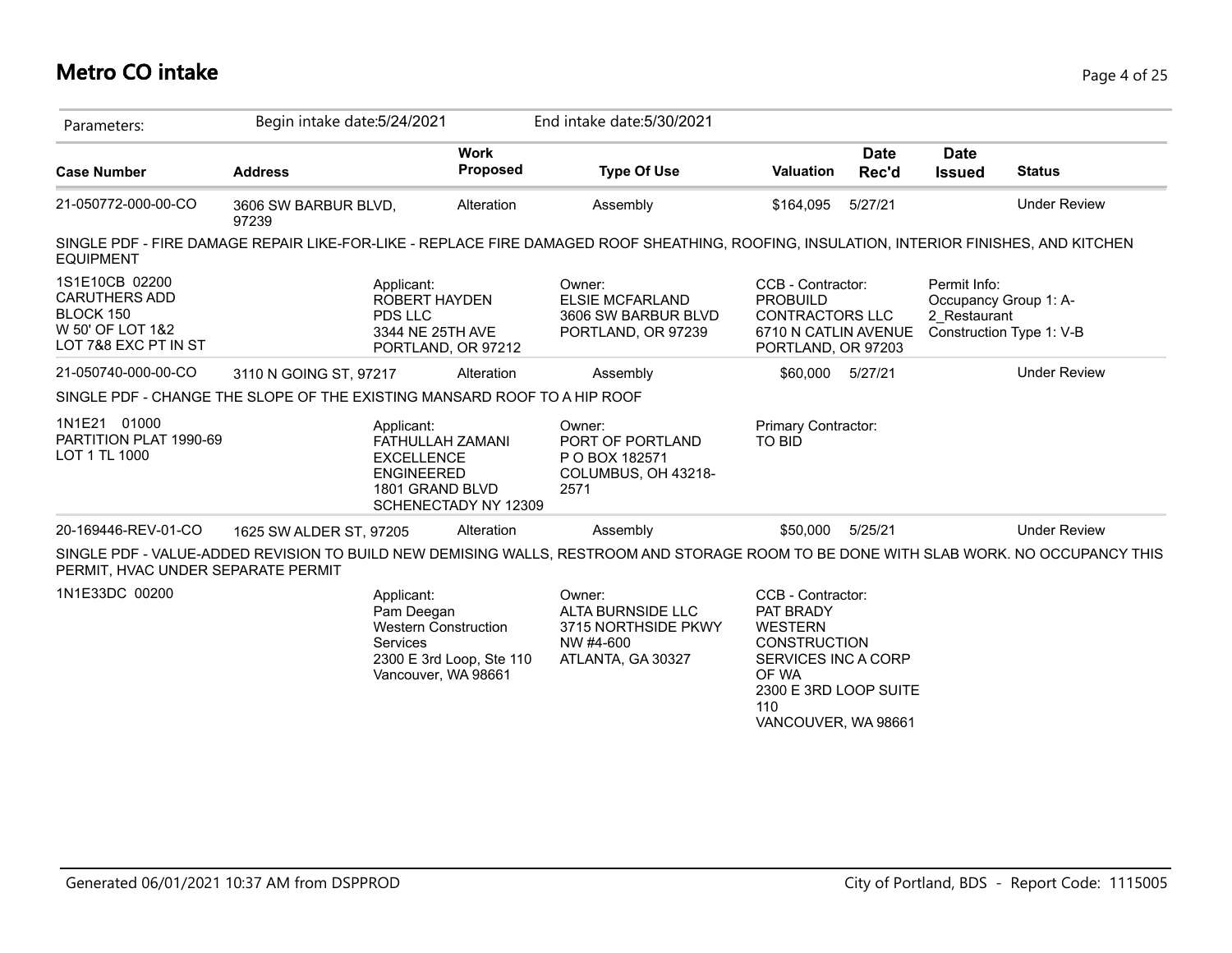## **Metro CO intake** Page 5 of 25

| Parameters:                                                                   | Begin intake date: 5/24/2021                                                                                                                                                                                         |                                            | End intake date: 5/30/2021                                                                                        |                                                                                                                              |                      |                                           |                                                          |
|-------------------------------------------------------------------------------|----------------------------------------------------------------------------------------------------------------------------------------------------------------------------------------------------------------------|--------------------------------------------|-------------------------------------------------------------------------------------------------------------------|------------------------------------------------------------------------------------------------------------------------------|----------------------|-------------------------------------------|----------------------------------------------------------|
| <b>Case Number</b>                                                            | <b>Address</b>                                                                                                                                                                                                       | <b>Work</b><br><b>Proposed</b>             | <b>Type Of Use</b>                                                                                                | <b>Valuation</b>                                                                                                             | <b>Date</b><br>Rec'd | <b>Date</b><br><b>Issued</b>              | <b>Status</b>                                            |
| 21-050761-000-00-CO                                                           | 2215 NW QUIMBY ST, 97210                                                                                                                                                                                             | Alteration                                 | <b>Business</b>                                                                                                   | \$321,901                                                                                                                    | 5/27/21              |                                           | <b>Under Review</b>                                      |
|                                                                               | SINGLE PDF - PARTIAL CHANGE OF OCCUPANCY FROM M AND S-1 TO B, TENANT IMPROVEMENT. REMOVE INTERIOR WALLS, NEW WALLS, DOORS, CEILING FOR<br>OFFICES, STORAGE, CONFERENCE ROOMS, BREAK AREA, MOTHERS ROOM, PHONE ROOMS. |                                            |                                                                                                                   |                                                                                                                              |                      |                                           |                                                          |
| 1N1E28CD 04100<br><b>COUCHS ADD</b><br>BLOCK 309<br><b>LOT 3-5</b>            | Applicant:<br><b>HEIDI PAYNE</b><br><b>BAINBRIDGE DESIGN</b><br>1700                                                                                                                                                 | 1000 SW BROADWAY STE<br>PORTLAND, OR 97205 | Owner:<br>SONDHEIM, SALLY R TR<br>3403 PLEASANT BEACH DR JOHNSON PROJECT<br>NE.<br>BAINBRIDGE ISLAND, WA<br>98110 | CCB - Contractor:<br><b>GORDON CAUDLE</b><br><b>SOLUTIONS INC</b><br>919 SW TAYLOR<br>STREET SUITE 800<br>PORTLAND, OR 97205 |                      | Permit Info:<br>Off., Med.Off., Pub.Bldg. | Occupancy Group 1: B Bank,<br>Construction Type 1: III-B |
| 21-049266-000-00-CO                                                           | 525 NE OREGON ST, 97232                                                                                                                                                                                              | Alteration                                 | <b>Business</b>                                                                                                   | \$50,000 5/27/21                                                                                                             |                      |                                           | <b>Under Review</b>                                      |
| PERMIT (21-031482-TR).                                                        | SINGLE PDF - REPAIR STRUCTURAL CONCRETE "CEILING" AND ASSOCIATED EXTERIOR STAIRS. WORK TO TAKE PLACE PARTIALLY IN ROW VIA ENCROACHMENT                                                                               |                                            |                                                                                                                   |                                                                                                                              |                      |                                           |                                                          |
| 1N1E35BC 01200<br><b>HOLLADAYS ADD</b><br>BLOCK 25<br>LOT 2-7 TL 1200         | Applicant:<br><b>MIKE COYLE</b><br><b>FASTER PERMITS</b><br>420                                                                                                                                                      | 2000 SW 1ST AVE, STE<br>PORTLAND, OR 97201 | Owner:<br><b>FORUM BUILDING LLC</b><br>PO BOX 12159<br><b>SALEM, OR 97309</b>                                     | CCB - Contractor:<br><b>SWINERTON BUILDERS</b><br><b>INC</b><br>2001 CLAYTON ROAD<br>7TH FLOOR LEGAL<br>CONCORD, CA 94520    |                      |                                           |                                                          |
| 21-049754-000-00-CO                                                           | 10918 SE DIVISION ST, 97266                                                                                                                                                                                          | Alteration                                 | <b>Business</b>                                                                                                   | \$1,000                                                                                                                      | 5/25/21              |                                           | <b>Under Review</b>                                      |
|                                                                               | SINGLE PDF - PARTIAL CHANGE OF OCCUPANCY FROM M TO B - CREATE CAFE SEATING AREA IN NORTHWEST PORTION OF TENANT SPACE.                                                                                                |                                            |                                                                                                                   |                                                                                                                              |                      |                                           |                                                          |
| 1S2E10BA 03000<br><b>PITTOCK GROVE</b><br>BLOCK <sub>5</sub><br>LOT 1 TL 3000 | Applicant:<br><b>GREG BROWN</b><br><b>GSB ARCHITECTURE</b><br>PORTLAND OR 97236                                                                                                                                      | 15749 SE TAGGART ST                        | Owner:<br><b>ROMAN RUSSIAN FOOD</b><br>STORE INC<br>10918 SE DIVISION ST<br>PORTLAND, OR 97266-1259               | Primary Contractor:<br><b>TO BID</b>                                                                                         |                      |                                           |                                                          |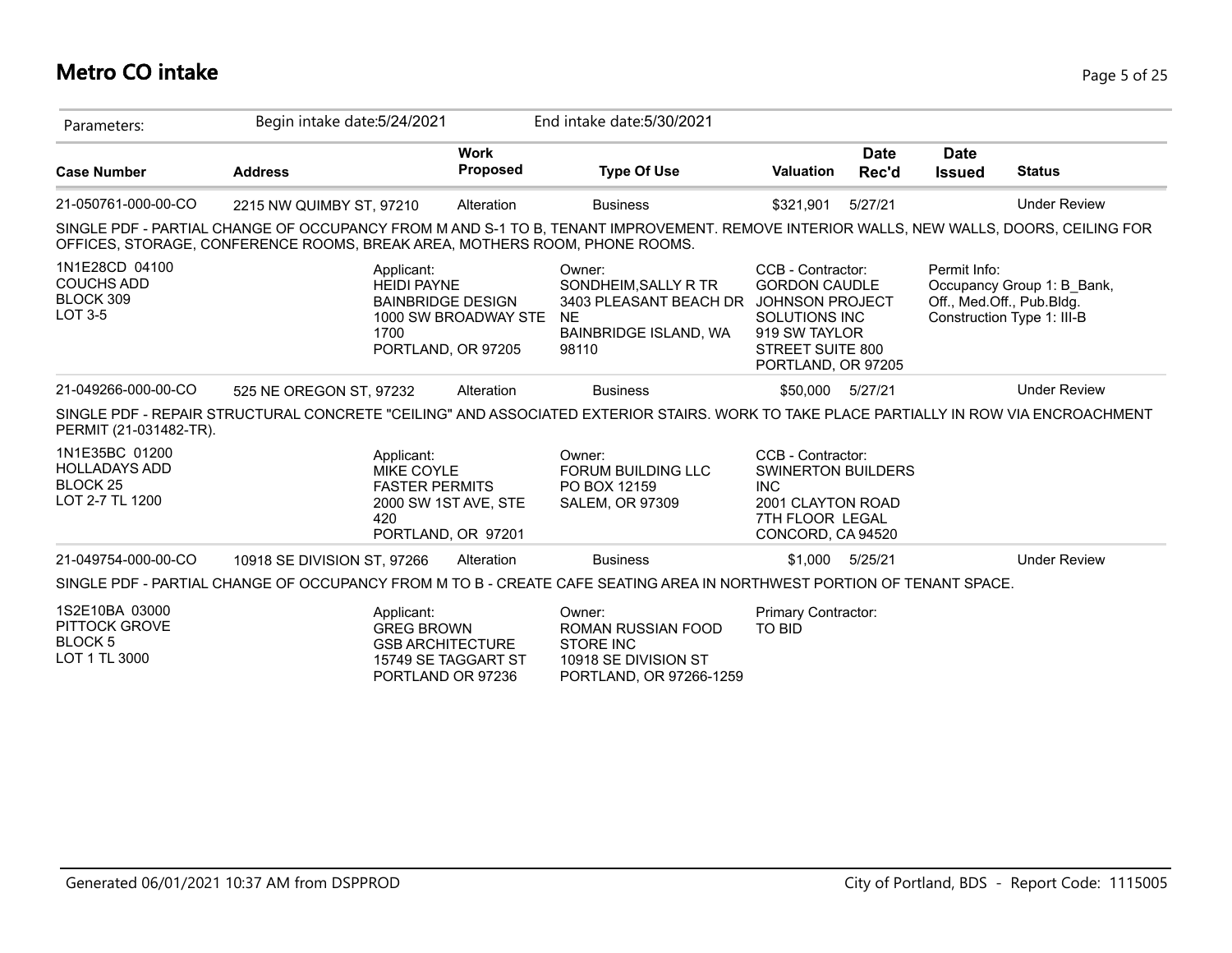## **Metro CO intake** Page 6 of 25

| Parameters:                                                                                                                     | Begin intake date: 5/24/2021  |                                                    |                                                                                            | End intake date: 5/30/2021                                                                                                            |                                                                                                                                                                                                                                                    |                      |                              |                                                                                       |
|---------------------------------------------------------------------------------------------------------------------------------|-------------------------------|----------------------------------------------------|--------------------------------------------------------------------------------------------|---------------------------------------------------------------------------------------------------------------------------------------|----------------------------------------------------------------------------------------------------------------------------------------------------------------------------------------------------------------------------------------------------|----------------------|------------------------------|---------------------------------------------------------------------------------------|
| <b>Case Number</b>                                                                                                              | <b>Address</b>                |                                                    | <b>Work</b><br>Proposed                                                                    | <b>Type Of Use</b>                                                                                                                    | <b>Valuation</b>                                                                                                                                                                                                                                   | <b>Date</b><br>Rec'd | <b>Date</b><br><b>Issued</b> | <b>Status</b>                                                                         |
| 21-046934-000-00-CO                                                                                                             | 4018 N WILLIAMS AVE, 97227    |                                                    | Alteration                                                                                 | <b>Business</b>                                                                                                                       | \$135,806                                                                                                                                                                                                                                          | 5/24/21              |                              | <b>Under Review</b>                                                                   |
| SERVICE COUNTER, KITCHEN AREA, AND WALK IN COOLER                                                                               |                               |                                                    |                                                                                            | SINGLE PDF - TI FOR FIRST TIME TENANT: ADD INTERIOR DEMISING WALL TO CREATE B OCCUPANCY RESTAURANT TENANT: NEW RESTROOM, DINING AREA, |                                                                                                                                                                                                                                                    |                      |                              |                                                                                       |
| 1N1E22DA 20300<br><b>ALBINA HMSTD</b><br>BLOCK <sub>22</sub><br>LOT 9-11 EXC PT IN ST                                           |                               | Applicant:<br><b>BEN HUFFORD</b><br>1004           | <b>DESIGN DEPARTMENT</b><br>ARCHITECTURE LLC<br>511 SW 10TH AVE SUITE<br>PORTLAND OR 97205 | Owner:<br><b>WILLIAMS &amp; SHAVER LLC</b><br>PO BOX 61426<br>VANCOUVER, WA 98666-<br>1426                                            | Primary Contractor:<br>TO BID                                                                                                                                                                                                                      |                      | Permit Info:                 | Occupancy Group 1: B_Bank,<br>Off., Med.Off., Pub.Bldg.<br>Construction Type 1: I-A   |
| 21-048904-000-00-CO                                                                                                             | 2017 N MCCLELLAN ST,<br>97217 |                                                    | Alteration                                                                                 | <b>Business</b>                                                                                                                       | \$85,423                                                                                                                                                                                                                                           | 5/24/21              |                              | <b>Under Review</b>                                                                   |
|                                                                                                                                 |                               |                                                    |                                                                                            | SINGLE PDF - TENANT IMPROVEMENT FOR NEW TENANT, REMOVE INTERIOR WALLS. NEW WALLS, DOORS, RECEPTION DESK. NEW DEMISING WALL.           |                                                                                                                                                                                                                                                    |                      |                              |                                                                                       |
| 1N1E09DB 02200<br><b>KENTON</b><br>BLOCK <sub>5</sub><br>LOT 20-25<br>HISTORIC PROPERTY 15 YR 2007,<br>POTENTIAL ADDITIONAL TAX |                               | Applicant:<br><b>JOHN WRIGHT</b><br>#213           | <b>WRIGHT ARCHITECTURE</b><br>2222 NE OREGON ST,<br>PORTLAND OR 97232                      | Owner:<br><b>KENTON HOTEL LLC</b><br>900 SW 5TH AVE FL 17<br>PORTLAND, OR 97204                                                       | CCB - Contractor:<br><b>CHARTER</b><br><b>CONSTRUCTION INC</b><br>980 S HARNEY<br>SEATTLE, WA 98108                                                                                                                                                |                      | Permit Info:                 | Occupancy Group 1: B Bank,<br>Off., Med.Off., Pub.Bldg.<br>Construction Type 1: III-A |
| 19-127919-DFS-03-CO                                                                                                             | 3434 NE SANDY BLVD, 97232     |                                                    | Alteration                                                                                 | <b>Business</b>                                                                                                                       | \$12,500                                                                                                                                                                                                                                           | 5/24/21              |                              | <b>Under Review</b>                                                                   |
| Single PDF - DFS FOR INSTALLATION OF MEAT CURING COOLER AND WALK-IN COOLER                                                      |                               |                                                    |                                                                                            |                                                                                                                                       |                                                                                                                                                                                                                                                    |                      |                              |                                                                                       |
| 1N1E36AB 13800<br>LAURELHURST<br>BLOCK 35<br>LOT 9 EXC PT IN ST<br>LOT 10&11                                                    |                               | Applicant:<br><b>DARIN BOUSKA</b><br><b>DESIGN</b> | NORTHWEST PRECISION<br>22605 SW Pinehurst Court<br>Sherwood, OR 97140                      | Owner:<br>SANDY 34 LLC<br>3050 SE DIVISION ST #270<br>PORTLAND, OR 97202                                                              | CCB - Contractor:<br><b>WHITE DOG</b><br><b>CONSTRUCTION INC</b><br>1225 NE RUSSET ST<br>PORTLAND, OR 97211<br>CCB - Contractor:<br>ROLLAND WALTERS<br><b>BULLDOG MECHANICAL</b><br>& REMODELING INC<br>3307 NE 39TH STREET<br>VANCOUVER, WA 98661 |                      |                              |                                                                                       |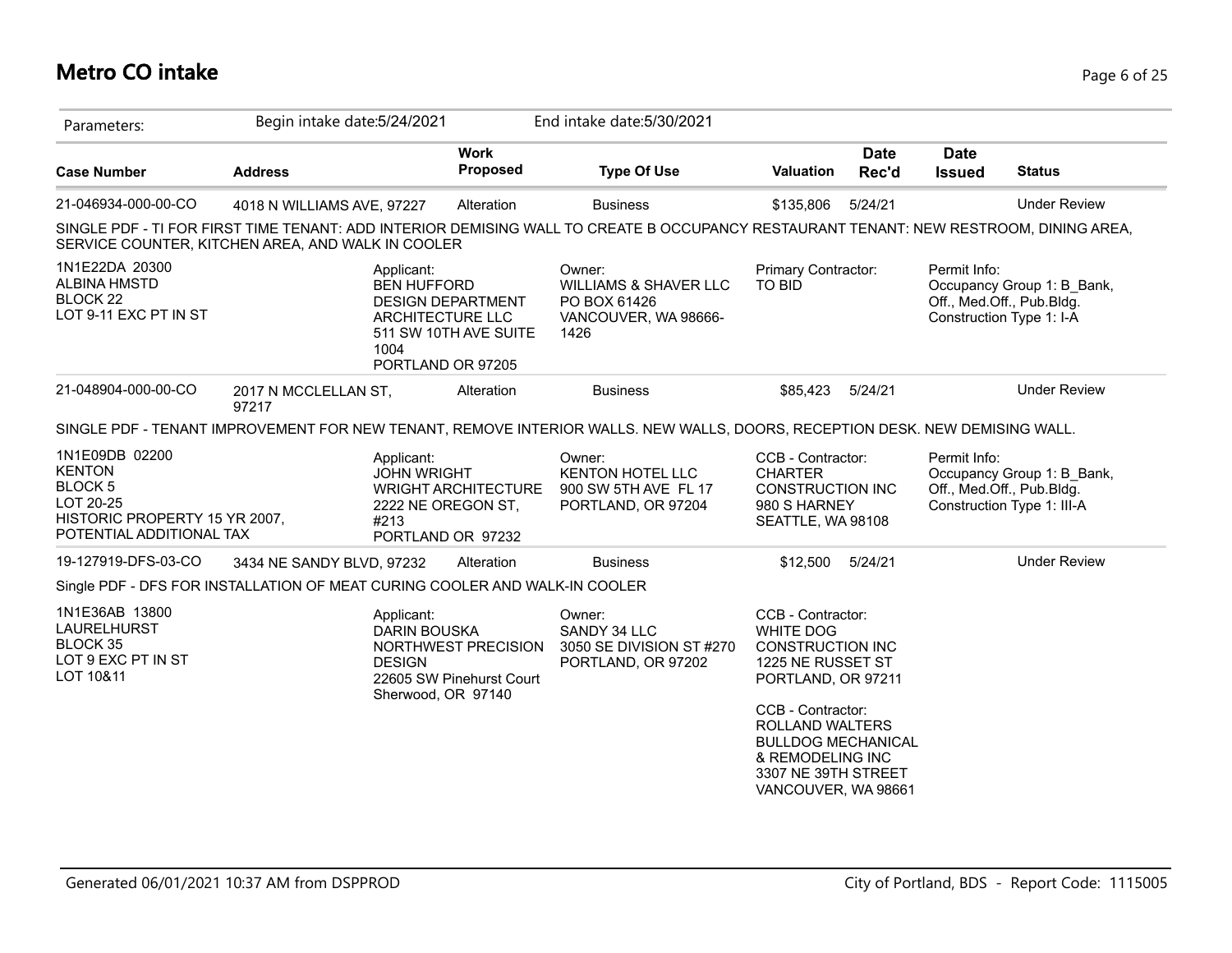## **Metro CO intake** Page 7 of 25

| Parameters:                                                                     | Begin intake date: 5/24/2021                                                 |                                                                                                               | End intake date: 5/30/2021                                                                                                                                                                                                                                                    |                                                                                                                                        |                      |                              |                                                                                     |
|---------------------------------------------------------------------------------|------------------------------------------------------------------------------|---------------------------------------------------------------------------------------------------------------|-------------------------------------------------------------------------------------------------------------------------------------------------------------------------------------------------------------------------------------------------------------------------------|----------------------------------------------------------------------------------------------------------------------------------------|----------------------|------------------------------|-------------------------------------------------------------------------------------|
| <b>Case Number</b>                                                              | <b>Address</b>                                                               | <b>Work</b><br><b>Proposed</b>                                                                                | <b>Type Of Use</b>                                                                                                                                                                                                                                                            | <b>Valuation</b>                                                                                                                       | <b>Date</b><br>Rec'd | <b>Date</b><br><b>Issued</b> | <b>Status</b>                                                                       |
| 21-050228-000-00-CO                                                             | 1718 NE 122ND AVE, 97230                                                     | Alteration                                                                                                    | <b>Business</b>                                                                                                                                                                                                                                                               | \$197,795                                                                                                                              | 5/26/21              |                              | <b>Under Review</b>                                                                 |
|                                                                                 | AREA; NO EXTERIOR WORK, NO SURGERY, ANESTHESIA, OR MEDICAL GASES ON PREMISES |                                                                                                               | SINGLE PDF - BLDG A - TI FOR NEW DENTAL OFFICE TENANT WITH NO CHANGE OF OCCUPANCY; INCLUDES NEW INTERIOR PARTITION WALLS TO CREATE<br>OFFICE, WAITING AREA, PATIENT CARE ROOMS, TOILET ROOMS, EQUIPMENT ROOM, LOUNGE, CONSULT ROOM, PHONE ROOM, X-RAY ROOM, AND STERILIZATION |                                                                                                                                        |                      |                              |                                                                                     |
| 1N2E26CC 03400                                                                  | Applicant:                                                                   | Jordyn Previn<br>490 Quail Ridge Dr<br>Westmont IL 60559                                                      | Owner:<br>H&A INVESTMENT LLC<br>1121 SW SALMON ST 6TH<br><b>FLR</b><br>PORTLAND, OR 97205-2022                                                                                                                                                                                | Primary Contractor:<br>TO BID                                                                                                          |                      |                              |                                                                                     |
| 21-050554-000-00-CO                                                             | 2730 SE GLADSTONE ST,<br>97202                                               | Alteration                                                                                                    | <b>Business</b>                                                                                                                                                                                                                                                               | \$7,500                                                                                                                                | 5/26/21              |                              | <b>Under Review</b>                                                                 |
|                                                                                 |                                                                              |                                                                                                               | SINGLE PDF - 1ST TIME TENANT IMPROVEMENT FOR RESTAURANT. CREATE KITCHEN AREA WITH PIZZA OVEN AND TYPE II HOOD. SMALL SEATING AREA.                                                                                                                                            |                                                                                                                                        |                      |                              |                                                                                     |
| 1S1E12CC 07200<br><b>KENILWORTH</b><br>BLOCK <sub>21</sub><br>LOT <sub>16</sub> | Applicant:                                                                   | <b>WESTIN GLASS</b><br><b>GUERRILLA</b><br><b>DEVELOPMENT</b><br>2500 NE SANDY, SUITE C<br>PORTLAND, OR 97232 | Owner:<br>PUB AT THE END OF THE<br>UNIVERSE LLC<br>2500 NE SANDY BLVD UNIT PO BOX 83<br>C<br>PORTLAND, OR 97232                                                                                                                                                               | CCB - Contractor:<br><b>INTERIOR EXTERIOR</b><br><b>SPECIALIST LLC</b><br><b>SCOTTS MILLS, OR</b><br>97375                             |                      | Permit Info:                 | Occupancy Group 1: B_Bank,<br>Off., Med.Off., Pub.Bldg.<br>Construction Type 1: V-B |
| 21-050583-000-00-CO                                                             | 1906 NW 25TH AVE, 97210                                                      | Alteration                                                                                                    | <b>Business</b>                                                                                                                                                                                                                                                               | \$20,000                                                                                                                               | 5/26/21              |                              | <b>Under Review</b>                                                                 |
|                                                                                 |                                                                              |                                                                                                               | SINGLE PDF - PARTIAL CHANGE OF OCCUPANCY IN BASEMENT FROM S TO B, INFILL EXISTING DOORS, ADD NEW DOORS.                                                                                                                                                                       |                                                                                                                                        |                      |                              |                                                                                     |
| 1N1E28CC 00900<br><b>WILSONS ADD</b><br>BLOCK <sub>6</sub><br>LOT 10 TL 900     | Applicant:                                                                   | <b>DAVE SPITZER</b><br><b>DMS ARCHITECTS</b><br>2325 NE 19TH AVE<br>PORTLAND, OR 97212                        | Owner:<br><b>ESCHER PARTNERS LLC</b><br>1906 NW 25TH AVE BOX 11<br>PORTLAND, OR 97210                                                                                                                                                                                         | Primary Contractor:<br><b>TO BID</b>                                                                                                   |                      | Permit Info:                 | Occupancy Group 1: B Bank,<br>Off., Med.Off., Pub.Bldg.<br>Construction Type 1: V-B |
| 21-050730-000-00-CO                                                             | 1477 NE ALBERTA ST, 97211                                                    | Alteration                                                                                                    | <b>Business</b>                                                                                                                                                                                                                                                               | \$54,536                                                                                                                               | 5/26/21              |                              | <b>Under Review</b>                                                                 |
|                                                                                 |                                                                              |                                                                                                               | SINGLE PDF - TI FOR FIRST TIME TENANT - ESTABLISH B OCCUPANCY - CREATE KITCHEN AREAS, SEATING AREA AND ADD WALK-IN COOLER.                                                                                                                                                    |                                                                                                                                        |                      |                              |                                                                                     |
| 1N1E23AB 23901<br>PARTITION PLAT 2016-22<br>LOT 1 TL 23901                      | Applicant:                                                                   | KELSEY GLASSER<br>WILD THING PDX<br>10710 SW NAEVE CT<br>PORTLAND, OR 97224                                   | Owner:<br><b>BEZEL LLC</b><br>2910 1ST AVE #201<br>SEATTLE, WA 98134                                                                                                                                                                                                          | CCB - Contractor:<br><b>GARRETT PFAFF</b><br>SOLTERRA CAPITAL INC Off., Med.Off., Pub.Bldg.<br>2910 1ST AVE S#201<br>SEATTLE, WA 98134 |                      | Permit Info:                 | Occupancy Group 1: B Bank,<br>Construction Type 1: V-A                              |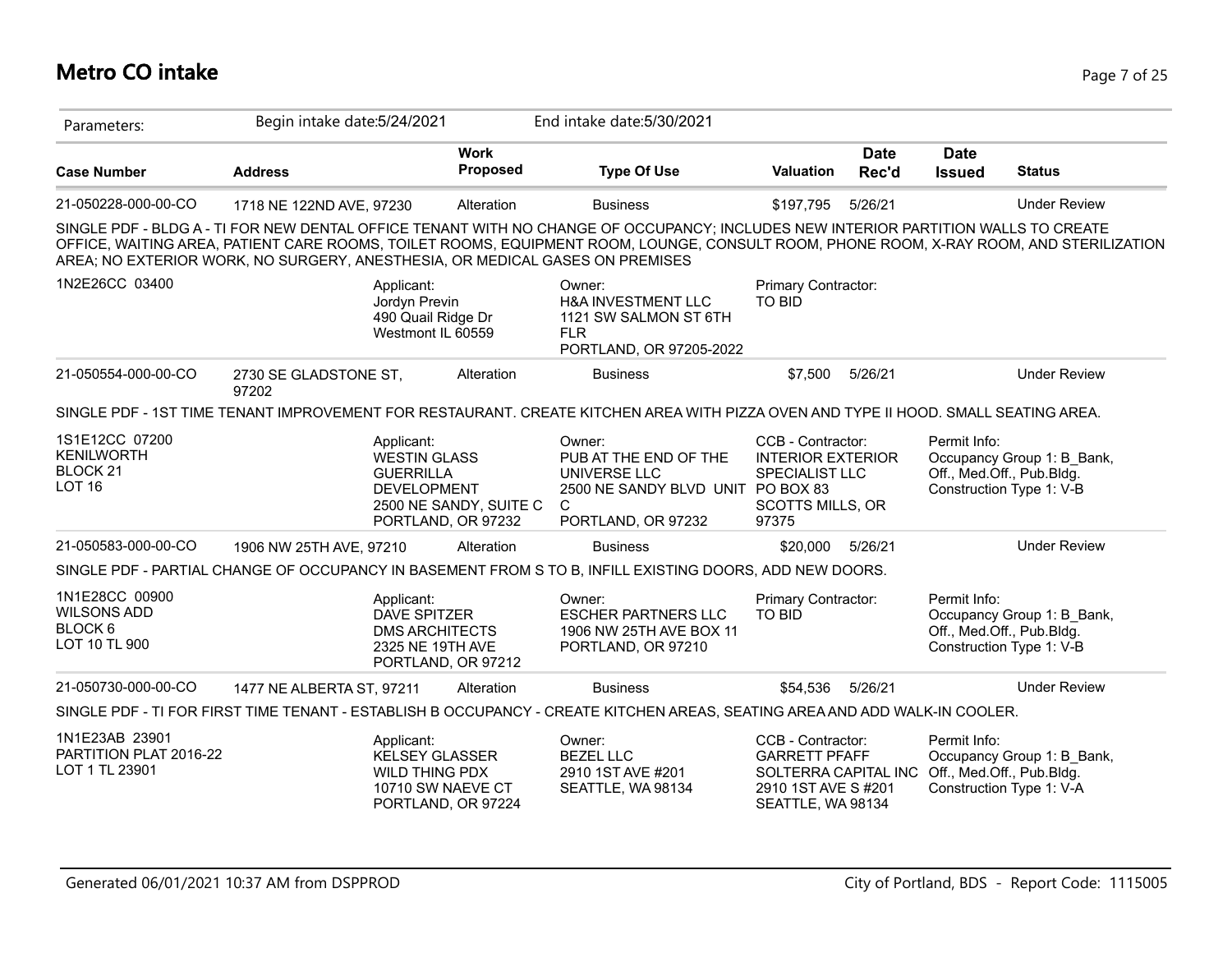## **Metro CO intake** Page 8 of 25

| Parameters:                                                                                                                                                          | Begin intake date: 5/24/2021      |                                                                                                                             |                                | End intake date: 5/30/2021                                                                                                                                       |                                                                                                                                     |                      |                              |                     |
|----------------------------------------------------------------------------------------------------------------------------------------------------------------------|-----------------------------------|-----------------------------------------------------------------------------------------------------------------------------|--------------------------------|------------------------------------------------------------------------------------------------------------------------------------------------------------------|-------------------------------------------------------------------------------------------------------------------------------------|----------------------|------------------------------|---------------------|
| <b>Case Number</b>                                                                                                                                                   | <b>Address</b>                    |                                                                                                                             | <b>Work</b><br><b>Proposed</b> | <b>Type Of Use</b>                                                                                                                                               | <b>Valuation</b>                                                                                                                    | <b>Date</b><br>Rec'd | <b>Date</b><br><b>Issued</b> | <b>Status</b>       |
| 21-049741-000-00-CO                                                                                                                                                  | NW NICOLAI ST, 97210              |                                                                                                                             | Alteration                     | <b>Business</b>                                                                                                                                                  | \$37,400                                                                                                                            | 5/25/21              |                              | <b>Under Review</b> |
|                                                                                                                                                                      |                                   |                                                                                                                             |                                | SINGLE PDF - REMOVE EXISTING CAR WASH ATTACHED TO 7-11 BUILDING TO MAKE WAY FOR NEW BUILDING (20-213071-CO).                                                     |                                                                                                                                     |                      |                              |                     |
| 1N1E29DB 02100<br><b>INDUSTRIAL CENTER</b><br><b>BLOCK 4&amp;5 TL 2100</b><br>LAND ONLY SEE R186849 (R414901371) &<br>R186850 (R414901372) & R186851<br>(R414901373) |                                   | Applicant:<br><b>TUAN LUU</b><br><b>MILDREN DESIGN</b><br>GROUP, PC<br>4875 SW GRIFFITH DR<br>#300                          | BEAVERTON, OR 97005            | Owner:<br><b>ROBERT MAGID</b><br>PO BOX 1004<br>LAKE OSWEGO, OR 97034-<br>0113<br>Owner:<br><b>JUDITH MAGID</b><br>PO BOX 1004<br>LAKE OSWEGO, OR 97034-<br>0113 | Primary Contractor:<br><b>TO BID</b>                                                                                                |                      |                              |                     |
| 21-048862-000-00-CO                                                                                                                                                  | 2232 SE 10TH AVE, 97214           |                                                                                                                             | Alteration                     | Factory/Industrial                                                                                                                                               | \$56,000                                                                                                                            | 5/25/21              |                              | <b>Under Review</b> |
| SINGLE PDF - INSTALL WALK-IN KEG COOLER.                                                                                                                             |                                   |                                                                                                                             |                                |                                                                                                                                                                  |                                                                                                                                     |                      |                              |                     |
| 1S1E02CD 14201<br>STEPHENS ADD<br>BLOCK 113<br>LOT 3-6                                                                                                               |                                   | Applicant:<br><b>JASON BARNICOAT</b><br><b>PHILLIPS</b><br><b>REFRIGERATION</b><br>1832 NE 121ST AVE<br>PORTLAND, OR 97220  |                                | Owner:<br><b>STARK GROUP 2 LLC</b><br>PO BOX 96068<br>PORTLAND, OR 97296                                                                                         | CCB - Contractor:<br>TOM PHILLIPS<br><b>PHILLIPS</b><br><b>REFRIGERATION CO</b><br>1832 NE 121ST AVE<br>PORTLAND, OR 97220-<br>2019 |                      |                              |                     |
| 21-049504-000-00-CO                                                                                                                                                  | 2201 N KILLINGSWORTH ST,<br>97217 |                                                                                                                             | Alteration                     | Factory/Industrial                                                                                                                                               | \$1,500                                                                                                                             | 5/25/21              |                              | <b>Under Review</b> |
| CREATE 4 NEW DOORWAYS.                                                                                                                                               |                                   |                                                                                                                             |                                | SINGLE PDF - PARTIAL CHANGE OF OCCUPANCY FROM A-2, B AND M TO M, F-1 AND S-1 TO EXPAND EXISTING DISPENSARY. ADD 4 NEW OPENINGS IN WALLS TO                       |                                                                                                                                     |                      |                              |                     |
| 1N1E16DC 16300<br><b>GAYS ADD</b><br><b>BLOCK 5</b><br>LOT 13&14 TL 16300                                                                                            |                                   | Applicant:<br><b>JEFF ERWIN</b><br><b>ARCHITECTURE &amp;</b><br><b>PLANNING</b><br>4450 NE FAILING ST<br>PORTLAND, OR 97213 | ORANGEWALL STUDIOS             | Owner:<br><b>HATRO ONE WEST LLC</b><br>1601 AVE N<br>BROOKLYN, NY 11230-6013                                                                                     | Primary Contractor:<br><b>TO BID</b>                                                                                                |                      |                              |                     |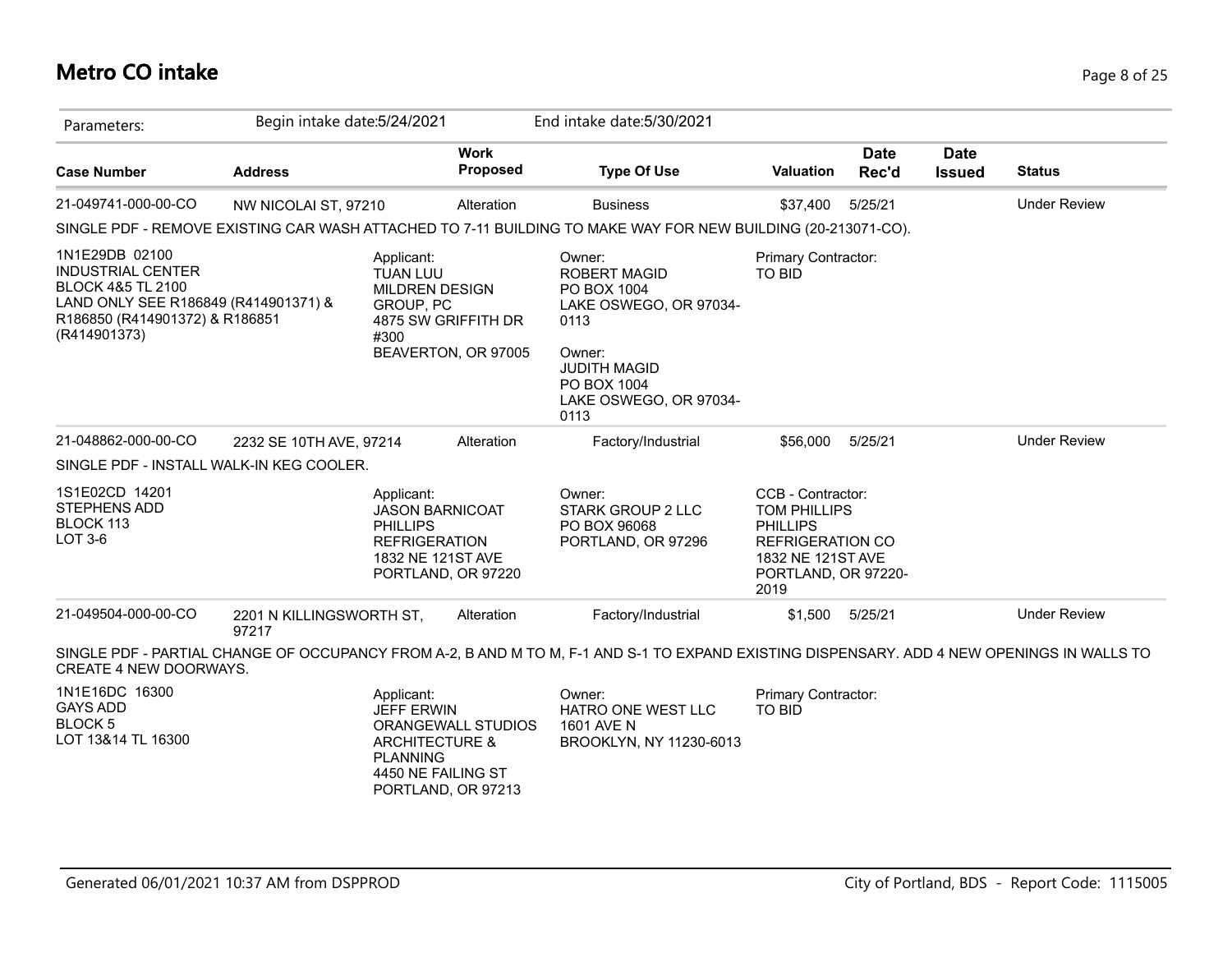# **Metro CO intake** Page 9 of 25

| Parameters:                                                                                                                                                                       | Begin intake date: 5/24/2021  |                                                                                              |                                                                                                     | End intake date: 5/30/2021                                                                               |                                                                                                                                            |                      |                                                                                                                                 |                                                               |
|-----------------------------------------------------------------------------------------------------------------------------------------------------------------------------------|-------------------------------|----------------------------------------------------------------------------------------------|-----------------------------------------------------------------------------------------------------|----------------------------------------------------------------------------------------------------------|--------------------------------------------------------------------------------------------------------------------------------------------|----------------------|---------------------------------------------------------------------------------------------------------------------------------|---------------------------------------------------------------|
| <b>Case Number</b>                                                                                                                                                                | <b>Address</b>                |                                                                                              | <b>Work</b><br>Proposed                                                                             | <b>Type Of Use</b>                                                                                       | <b>Valuation</b>                                                                                                                           | <b>Date</b><br>Rec'd | <b>Date</b><br><b>Issued</b>                                                                                                    | <b>Status</b>                                                 |
| 21-045032-000-00-CO                                                                                                                                                               | 1825 NE ARGYLE ST, 97211      |                                                                                              | Alteration                                                                                          | Hazardous                                                                                                | \$350,000                                                                                                                                  | 5/28/21              |                                                                                                                                 | Approved to Issue                                             |
|                                                                                                                                                                                   |                               |                                                                                              |                                                                                                     | SINGLE PDF - STORM DAMAGE REPAIR, PLEASE PRIORITIZE. REPAIRS TO PORTIONS OF ROOF DUE TO SNOW/ICE DAMAGE. |                                                                                                                                            |                      |                                                                                                                                 |                                                               |
| 1N1E11D 00400<br>SECTION 11 1N 1E<br>TL 400 4.13 ACRES<br>LAND & IMPS SEE R315073 (R941110831) FOR ENGINEERS<br><b>MACH &amp; EQUIP</b>                                           |                               | Applicant:<br><b>KYLE KRUGER</b><br>TIGARD, OR 97223                                         | TM RIPPEY CONSULTING<br>7650 SW BEVELAND ST                                                         | Owner:<br><b>WILLAMETTE</b><br><b>WATERFRONT LP</b><br>10151 SW WASHINGTON<br>ST<br>PORTLAND, OR 97225   | CCB - Contractor:<br><b>JOSH SMITH</b><br><b>STANLEY C KENNEDY</b><br><b>ENTERPRISES INC</b><br>13909 NE AIRPORT WAY<br>PORTLAND, OR 97230 |                      |                                                                                                                                 |                                                               |
| 21-023100-000-00-CO                                                                                                                                                               | 2340 NE SANDY BLVD, 97232     |                                                                                              | Alteration                                                                                          | Mercantile                                                                                               | \$28,000 5/24/21                                                                                                                           |                      | 5/24/21                                                                                                                         | Issued                                                        |
|                                                                                                                                                                                   |                               |                                                                                              |                                                                                                     | SINGLE PDF - SOLAR 28KW ROOF TOP MOUNTED PV SYSTEM: ENGINEERED *ET PERMIT FOR PLAN REVIEW SEPARATE       |                                                                                                                                            |                      |                                                                                                                                 |                                                               |
| 1N1E35AD 07700<br><b>BRONAUGHS ADD</b><br><b>BLOCK1</b><br>LOT 1 EXC PT IN ST<br>LOT <sub>2</sub>                                                                                 |                               | Applicant:<br>B                                                                              | <b>CHRISTINE STAMPER</b><br><b>ELEMENTAL ENERGY</b><br>1339 SE 8TH AVE, SUITE<br>PORTLAND, OR 97214 | Owner:<br>THE SHORE 24TH & SANDY<br><b>LLC</b><br>2500 NE SANDY BLVD # C<br>PORTLAND, OR 97232           | CCB - Contractor:<br><b>ELEMENTAL ENERGY</b><br><b>LLC</b><br>1339 SE 8TH AVE #B<br>PORTLAND, OR 97214                                     |                      | Permit Info:<br>Off., Med.Off., Pub.Bldg.<br>Construction Type 1: V-B<br>Type 1): V-B                                           | Occupancy Group 1: B_Bank,<br>Construction Type 2 (formerly   |
| 21-049682-000-00-CO                                                                                                                                                               | 2545 NE FLANDERS ST,<br>97232 |                                                                                              | Alteration                                                                                          | Special Residential                                                                                      | \$13,000                                                                                                                                   | 5/26/21              |                                                                                                                                 | <b>Under Review</b>                                           |
|                                                                                                                                                                                   |                               |                                                                                              |                                                                                                     | SINGLE PDF - REPLACE OFFICE DOORS WITH DOORS CONTAINING WINDOWS. ELEVEN DOORS TOTAL                      |                                                                                                                                            |                      |                                                                                                                                 |                                                               |
| 1N1E36CB 11400<br>SANDY ROAD PL<br>BLOCK <sub>3</sub><br>LOT 1 EXC PT IN ST<br>E 20' OF LOT 2 EXC PT IN ST, E 20' OF LOT 15, 13207 SE MALL ST<br>LOT 16, POTENTIAL ADDITIONAL TAX |                               | Applicant:<br><b>STEVEN REEVES</b><br><b>LLC</b>                                             | <b>STROSS CONTRACTING</b><br>PORTLAND OR 97236                                                      | Owner:<br>CENTRAL CITY CONCERN<br>232 NW 6TH AVE<br>PORTLAND, OR 97209-3609                              | CCB - Contractor:<br><b>LLC</b><br>13207 SE MALL ST<br>PORTLAND, OR 97236                                                                  |                      | Permit Info:<br>STROSS CONTRACTING Occupancy Group 1: I-<br>1 Convalescent Hospital<br>Construction Type 1: V-B<br>Type 1): V-B | Construction Type 2 (formerly                                 |
| 21-022145-000-00-CO                                                                                                                                                               | 12133 E BURNSIDE ST, 97230    |                                                                                              | Alteration                                                                                          | Storage                                                                                                  | \$25,000                                                                                                                                   | 5/24/21              | 5/24/21                                                                                                                         | Issued                                                        |
| Paper - ADDING TWO WALLS TO CREATE A SECURITY OFFICE AND STORAGE ROOM.                                                                                                            |                               |                                                                                              |                                                                                                     |                                                                                                          |                                                                                                                                            |                      |                                                                                                                                 |                                                               |
| 1N2E34DA 08900                                                                                                                                                                    |                               | Applicant:<br><b>TIM WILMOTH</b><br><b>CHARTER</b><br><b>CONSTRUCTION</b><br>3747 SE 8TH AVE | PORTLAND, OR 97202                                                                                  | Owner:<br><b>CCC EASTSIDE QALICB</b><br>232 NW 6TH AVE<br>PORTLAND, OR 97209                             | CCB - Contractor:<br><b>CHARTER</b><br><b>CONSTRUCTION INC</b><br>980 S HARNEY<br>SEATTLE, WA 98108                                        |                      | Permit Info:<br>Occupancy Group 1: S-<br>Warehouse<br>Construction Type 1: I-A<br>Type 1): I-A                                  | 1_Storage - Moderate Hazard,<br>Construction Type 2 (formerly |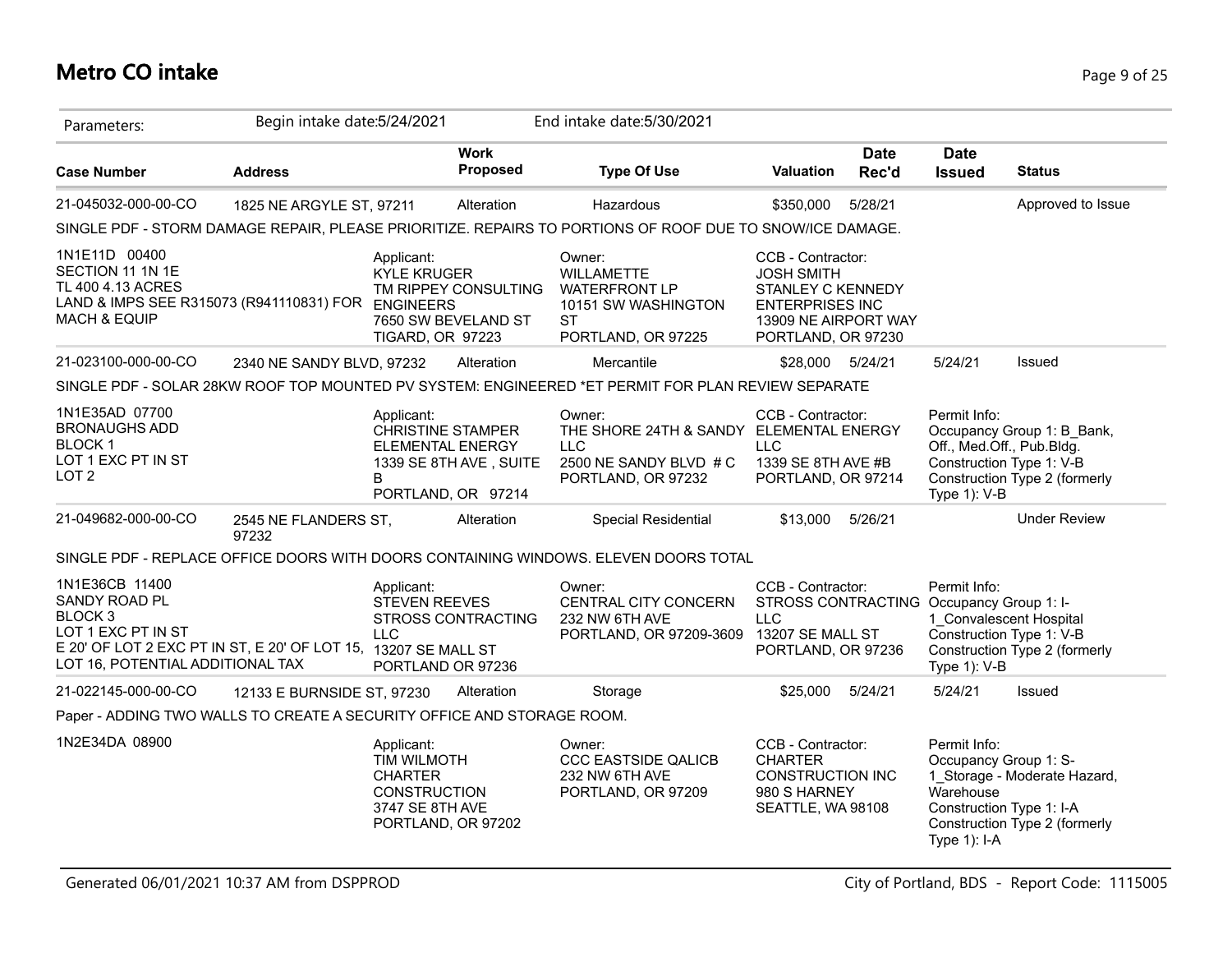## **Metro CO intake** Page 10 of 25

| Parameters:                                                                                                                       | Begin intake date: 5/24/2021 |                                                                                     |                                                                     | End intake date: 5/30/2021                                                                                                                                                                                                                                                                                                                                                                                                                                                                                                                                                                                                                                                                                                               |                                      |                      |                              |                          |
|-----------------------------------------------------------------------------------------------------------------------------------|------------------------------|-------------------------------------------------------------------------------------|---------------------------------------------------------------------|------------------------------------------------------------------------------------------------------------------------------------------------------------------------------------------------------------------------------------------------------------------------------------------------------------------------------------------------------------------------------------------------------------------------------------------------------------------------------------------------------------------------------------------------------------------------------------------------------------------------------------------------------------------------------------------------------------------------------------------|--------------------------------------|----------------------|------------------------------|--------------------------|
| <b>Case Number</b>                                                                                                                | <b>Address</b>               |                                                                                     | <b>Work</b><br><b>Proposed</b>                                      | <b>Type Of Use</b>                                                                                                                                                                                                                                                                                                                                                                                                                                                                                                                                                                                                                                                                                                                       | <b>Valuation</b>                     | <b>Date</b><br>Rec'd | <b>Date</b><br><b>Issued</b> | <b>Status</b>            |
| 21-047676-000-00-CO                                                                                                               | 1300 NE 16TH AVE, 97232      |                                                                                     | Alteration                                                          | <b>Utility</b>                                                                                                                                                                                                                                                                                                                                                                                                                                                                                                                                                                                                                                                                                                                           | \$75,000                             | 5/27/21              |                              | <b>Under Review</b>      |
|                                                                                                                                   |                              |                                                                                     |                                                                     | SINGLE PDF - PERSONAL WIRELESS SERVICE FACILITY - WIRELESS ROOFTOP - APPLICATION #3 - REPLACE (6) ANTENNAS, REMOVE (9) RUU'S AND INSTALL (6)<br>NEW RRU'S, REPLACE (3) HYBRID CABLES, REMOVE (27) SPRINT COAX CABLES, INSTALL (9) FIBER JUMPERS, REPLACE (2) CABINETS AND INSTALL (1) H-FRAME.                                                                                                                                                                                                                                                                                                                                                                                                                                           |                                      |                      |                              |                          |
| 1N1E35AB 05600<br><b>HOLLADAYS ADD</b><br>BLOCK 178&179 TL 5600<br>SPLIT LEVY R182280 (R396212040)                                |                              | Applicant:<br><b>SARAH SKREEN</b><br><b>SUITE P#313</b><br>LAKE OSWEGO, OR<br>97035 | T-MOBILE WEST, LLC<br>3 MONROE PARKWAY,                             | Owner:<br>HOLLADAY PARK PLAZA<br><b>INC</b><br>1300 NE 16TH AVE<br>PORTLAND, OR 97232-1467                                                                                                                                                                                                                                                                                                                                                                                                                                                                                                                                                                                                                                               | Primary Contractor:<br>TO BID        |                      |                              |                          |
| 21-017276-000-00-CO                                                                                                               | 215 SE MORRISON ST, 97214    |                                                                                     | Alteration                                                          | Utility                                                                                                                                                                                                                                                                                                                                                                                                                                                                                                                                                                                                                                                                                                                                  | \$45,000                             | 5/27/21              |                              | <b>Under Review</b>      |
| CABINETS.                                                                                                                         |                              |                                                                                     |                                                                     | SINGLE PDF - PERSONAL WIRELESS SERVICE FACILITY - WIRELESS ROOFTOP - APPLICATION #3 - BY REMOVING/REPLACING EXISTING ANTENNAS, RRUS, AND                                                                                                                                                                                                                                                                                                                                                                                                                                                                                                                                                                                                 |                                      |                      |                              |                          |
| 1S1E03AA 02900<br><b>EAST PORTLAND</b><br>BLOCK 59<br><b>LOT 1-6</b><br>HISTORIC PROPERTY 15 YR 2006,<br>POTENTIAL ADDITIONAL TAX |                              | Applicant:<br><b>BRENT SUTTEN</b><br><b>ENGINEERS</b><br>DR.                        | SYNERGY ADVANTAGE<br>11868 SE MORNING HILL<br>PORTLAND, OR 97223    | Owner:<br>NSA PROPERTY HOLDINGS TO BID<br><b>LLC</b><br>5005 MEADOWS RD #420<br>LAKE OSWEGO, OR 97035                                                                                                                                                                                                                                                                                                                                                                                                                                                                                                                                                                                                                                    | Primary Contractor:                  |                      | Permit Info:                 | Construction Type 1: I-B |
| 21-017316-000-00-CO                                                                                                               | 11805 SE SALMON ST, 97216    |                                                                                     | Alteration                                                          | Utility                                                                                                                                                                                                                                                                                                                                                                                                                                                                                                                                                                                                                                                                                                                                  | \$15,000                             | 5/24/21              |                              | <b>Under Review</b>      |
| <b>BOX TO CHARLES CUBE</b>                                                                                                        |                              |                                                                                     |                                                                     | SINGLE PDF - PERSONAL WIRELESS SERVICE FACILITY - WIRELESS ROOFTOP (WATER TOWER) - APPLICATION #3 - REMOVE (3) SBNHH-1D65B-SR PANEL<br>ANTENNAS, (3) FRLB RRU'S. INSTALL (3) FFHH-65C-R3 PANEL ANTENNAS & (3) AHLOA RRU'S. EXISTING (3) FRIG & (3) FHFB RRU'S TO REMAIN. EXISTING (1) COVP<br>TO REMAIN. EXISTING 150' HCS CABLE TO REMAIN. PAINT TO MATCH ALL TOWER MOUNTED EQUIPMENT. EQUIPMENT SCOPE OF WORK: REMOVE (2) EQUIPMENT<br>CABINETS AND (1) FSMF WITH (2) FBBC AND RELOCATE (1) FSMF TO NEW POWER CABINET. INSTALL (1) HPL3 POWER CABINET & (1) LB3 BATTERY CABINET<br>INSTALL (2) ABIA, (1) ASIK, (1) ABIL & (2) AMIA AND REPLACE (1) ASIA WITH (1) ASIB IN NEW POWER CABINET RELOCATE TMO/LEC ROUTER AND LEC FIBER SLACK |                                      |                      |                              |                          |
| 1S2E03AD 01100<br>PATRICIA ADD<br><b>BLOCK4</b><br><b>LOT 11</b>                                                                  |                              | Applicant:<br><b>BRENT SUTTEN</b><br><b>ENGINEERS</b><br>201                        | SYNERGY ADVANTAGE<br>3663 N LAUGHLIN, SUITE<br>SANTA ROSA, CA 95403 | Owner:<br>PORTLAND CITY OF<br>1120 SW 5TH AVE #405<br>PORTLAND, OR 97204-1912                                                                                                                                                                                                                                                                                                                                                                                                                                                                                                                                                                                                                                                            | Primary Contractor:<br><b>TO BID</b> |                      |                              |                          |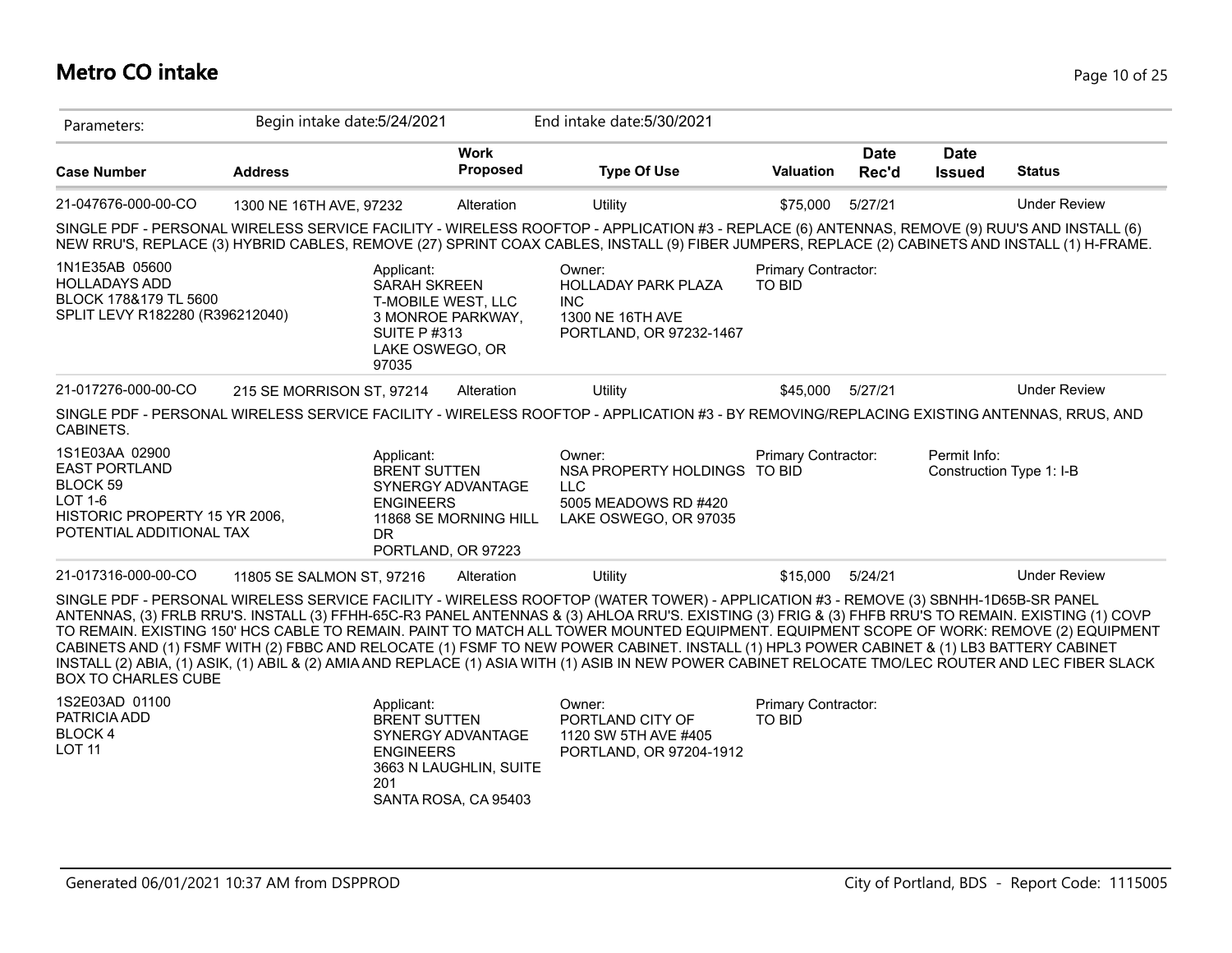## **Metro CO intake** Page 11 of 25

| Parameters:                                                                   | Begin intake date: 5/24/2021                                            |                                                                       | End intake date: 5/30/2021                                                                                                                                                                                                                                                                      |                                      |                      |                              |                     |
|-------------------------------------------------------------------------------|-------------------------------------------------------------------------|-----------------------------------------------------------------------|-------------------------------------------------------------------------------------------------------------------------------------------------------------------------------------------------------------------------------------------------------------------------------------------------|--------------------------------------|----------------------|------------------------------|---------------------|
| <b>Case Number</b>                                                            | <b>Address</b>                                                          | <b>Work</b><br>Proposed                                               | <b>Type Of Use</b>                                                                                                                                                                                                                                                                              | <b>Valuation</b>                     | <b>Date</b><br>Rec'd | <b>Date</b><br><b>Issued</b> | <b>Status</b>       |
| 21-051924-000-00-CO                                                           | 12646 SE DIVISION ST, 97236                                             | Alteration                                                            | Utility                                                                                                                                                                                                                                                                                         | \$29,000                             | 5/28/21              |                              | <b>Under Review</b> |
| AUTOMATIC TRANSFER SWTICHES.                                                  |                                                                         |                                                                       | SINGLE PDF - PERSONAL WIRELESS SERVICE FACILITY - WIRELESS TOWER - APPLICATION #3 - NEW CONCRETE PAD FOR 80KW DIESEL GENERATOR.                                                                                                                                                                 |                                      |                      |                              |                     |
| 1S2E11BB 00100<br>SECTION 11 1S 2E<br>TL 100 0.54 ACRES                       | Applicant:<br><b>MARY MCGARITY</b><br><b>PROFESSIONALS</b><br>WUITE 360 | <b>TOWER ENGINEERING</b><br>10700 SIKES PLACE,<br>CHARLOTTE, NC 28277 | Owner:<br>TRAM QUYNH THI HOANG<br>15442 SE HENDERSON<br><b>WAY</b><br>PORTLAND, OR 97236<br>Owner:<br>DUNG ANH VU<br>15442 SE HENDERSON<br><b>WAY</b><br>PORTLAND, OR 97236                                                                                                                     | Primary Contractor:<br><b>TO BID</b> |                      |                              |                     |
| 21-050279-000-00-CO                                                           | 12000 SW 49TH AVE, 97219                                                | Alteration                                                            | Utility                                                                                                                                                                                                                                                                                         | \$15,000                             | 5/24/21              |                              | <b>Under Review</b> |
|                                                                               | EQUIPMENT, (1) CARLES CUBE CABINET. UPGRADE POWER SERVICE TO 200AMP.    |                                                                       | SINGLE PDF - PERSONAL WIRELESS SERVICE FACILITY - WIRELESS ROOFTOP - APPLICATION #3 - REMOVE: (3) ANTENNAS, (8) 1-5/8 COAX CABLES, (5) RRUS, (12)<br>FIBER JUMPER CABLES. INSTALL: (3) RRUS. REMOVE: (3) EQUIPMENT CABINETS & ANCILLARY EQUIPMENT. INSTALL: (2) EQUIPMENT CABINETS W/ ANCILLARY |                                      |                      |                              |                     |
| 1S1E31D 00200                                                                 | Applicant:<br><b>BRENT SUTTEN</b><br><b>ENGINEERS</b><br>201            | SYNERGY ADVANTAGE<br>3663 N LAUGHLIN, SUITE<br>SANTA ROSA, CA 95403   | Owner:<br>PORTLAND COMMUNITY<br><b>COLLEGE DISTRICT</b><br>PO BOX 19000<br>PORTLAND, OR 97280-0990                                                                                                                                                                                              | Primary Contractor:<br><b>TO BID</b> |                      |                              |                     |
| 21-051219-000-00-CO                                                           | 4300 NE KILLINGSWORTH<br>ST, 97218                                      | Alteration                                                            | Utility                                                                                                                                                                                                                                                                                         | \$17,000                             | 5/28/21              |                              | <b>Under Review</b> |
| 4 RRU.                                                                        |                                                                         |                                                                       | SINGLE PDF - PERSONAL WIRELESS SERVICE FACILITY - WIRELESS ROOFTOP - APPLICATION #3 - REMOVE 4 REMOTE RADIO UNITS (RRU); INSTALL 3 ANTENNAS,                                                                                                                                                    |                                      |                      |                              |                     |
| 1N2E19BB 04000<br><b>JORBADE</b><br>BLOCK <sub>2</sub><br>LOT 14 EXC PT IN ST | Applicant:<br><b>BLACK ROCK</b><br>PO BOX 1744                          | <b>BRANDON CLOWER</b><br>TUALATIN, OR 97062                           | Owner:<br>ST CHARLES CATHOLIC<br><b>CHURCH PORTLAND</b><br><b>OREGON</b><br>5310 NE 42ND AVE<br>PORTLAND, OR 97218-1510                                                                                                                                                                         | Primary Contractor:<br><b>TO BID</b> |                      |                              |                     |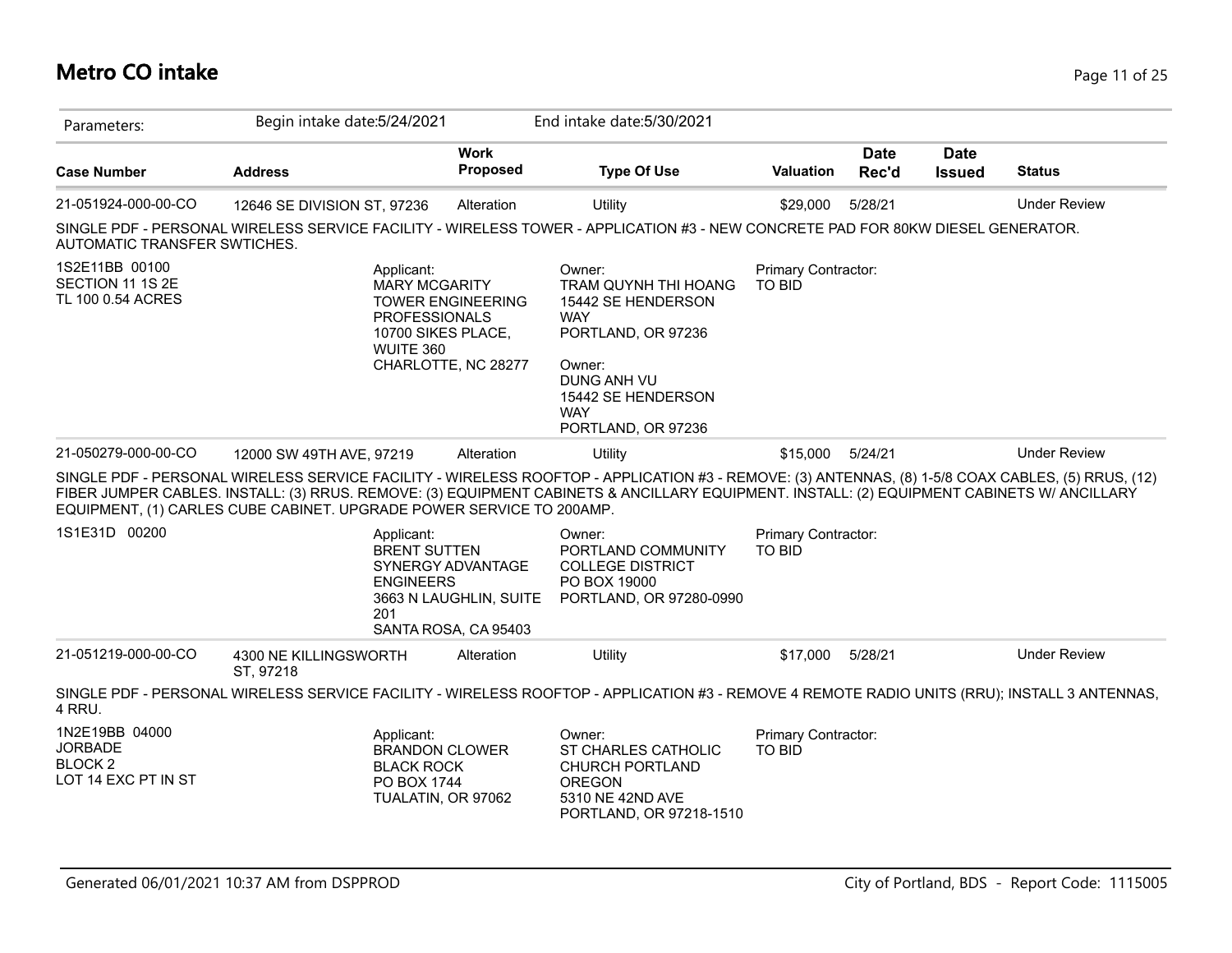## **Metro CO intake** Page 12 of 25

| Parameters:                                                                                                                                                  | Begin intake date: 5/24/2021   |                                                                                                                        | End intake date: 5/30/2021                                                                                                               |                                                                                                                      |                      |                              |                                                              |
|--------------------------------------------------------------------------------------------------------------------------------------------------------------|--------------------------------|------------------------------------------------------------------------------------------------------------------------|------------------------------------------------------------------------------------------------------------------------------------------|----------------------------------------------------------------------------------------------------------------------|----------------------|------------------------------|--------------------------------------------------------------|
| <b>Case Number</b>                                                                                                                                           | <b>Address</b>                 | <b>Work</b><br>Proposed                                                                                                | <b>Type Of Use</b>                                                                                                                       | <b>Valuation</b>                                                                                                     | <b>Date</b><br>Rec'd | <b>Date</b><br><b>Issued</b> | <b>Status</b>                                                |
| 21-051264-000-00-CO                                                                                                                                          | 31 NW 22ND PL, 97210           | Alteration                                                                                                             | Utility                                                                                                                                  | \$19,000                                                                                                             | 5/28/21              |                              | <b>Under Review</b>                                          |
| AND 6 RRUS.                                                                                                                                                  |                                |                                                                                                                        | SINGLE PDF - PERSONAL WIRELESS SERVICE FACILITY - WIRELESS ROOFTOP - APPLICATION #3 - REMOVE 12 ANTENNAS AND 9 RRUS. INSTALL 12 ANTENNAS |                                                                                                                      |                      |                              |                                                              |
| 1N1E33CA 03500<br><b>STRONGS ADD</b><br>BLOCK <sub>2</sub><br><b>LOT 12</b><br>N 55' OF LOT 13                                                               |                                | Applicant:<br><b>MEGAN VAN DE PITTE</b><br><b>BLACK ROCK</b><br><b>CONSULTING</b><br>PO BOX 1744<br>TUALATIN, OR 97062 | Owner:<br><b>IRON MIKE LLC</b><br>2284 NW THURMAN ST<br>PORTLAND, OR 97210-2519                                                          | Primary Contractor:<br><b>TO BID</b>                                                                                 |                      |                              |                                                              |
| Total # of CO Alteration permit intakes:32                                                                                                                   |                                |                                                                                                                        |                                                                                                                                          |                                                                                                                      |                      |                              | Total valuation of CO Alteration permit intakes: \$2,095,037 |
| 20-185177-000-00-CO                                                                                                                                          | 3841 N COLUMBIA BLVD,<br>97217 | Demolition                                                                                                             | Factory/Industrial                                                                                                                       | \$10,000                                                                                                             | 5/26/21              |                              | Approved to Issue                                            |
| SINGLE PDF - DEMO OF BUILDING #15, NO BASEMENT                                                                                                               |                                |                                                                                                                        |                                                                                                                                          |                                                                                                                      |                      |                              |                                                              |
| 1N1E05DD 00800<br>SECTION 05 1N 1E<br>TL 800 9.13 ACRES<br>LAND & IMPS SEE R314536 (R941050041)<br>FOR OTHER IMPS & R646176 (R941050042)<br>FOR MACH & EQUIP |                                | Applicant:<br><b>COLLEEN RUIZ</b><br><b>STANTEC</b><br>3133 W FRYE RD SUITE<br>300<br>CHANDLER, AZ 85226               | Owner:<br>COPART OF WASHINGTON<br><b>INC</b><br>14185 DALLAS PKWY #300<br>DALLAS, TX 75254-1327                                          | CCB - Contractor:<br><b>JEFF ELDER</b><br>ELDER DEMOLITION INC<br>6400 SE 101ST AVE STE<br>201<br>PORTLAND, OR 97266 |                      |                              |                                                              |
| 20-185176-000-00-CO                                                                                                                                          | 3841 N COLUMBIA BLVD,<br>97217 | Demolition                                                                                                             | Factory/Industrial                                                                                                                       | \$10,000                                                                                                             | 5/26/21              |                              | Approved to Issue                                            |
| SINGLE PDF - DEMO OF BUILDING #14, NO BASEMENT                                                                                                               |                                |                                                                                                                        |                                                                                                                                          |                                                                                                                      |                      |                              |                                                              |
| 1N1E05DD 00800<br>SECTION 05 1N 1E<br>TL 800 9.13 ACRES<br>LAND & IMPS SEE R314536 (R941050041)<br>FOR OTHER IMPS & R646176 (R941050042)<br>FOR MACH & EQUIP |                                | Applicant:<br><b>COLLEEN RUIZ</b><br><b>STANTEC</b><br>3133 W FRYE RD SUITE<br>300<br>CHANDLER, AZ 85226               | Owner:<br><b>COPART OF WASHINGTON</b><br><b>INC</b><br>14185 DALLAS PKWY #300<br>DALLAS, TX 75254-1327                                   | CCB - Contractor:<br><b>JEFF ELDER</b><br>ELDER DEMOLITION INC<br>6400 SE 101ST AVE STE<br>201<br>PORTLAND, OR 97266 |                      |                              |                                                              |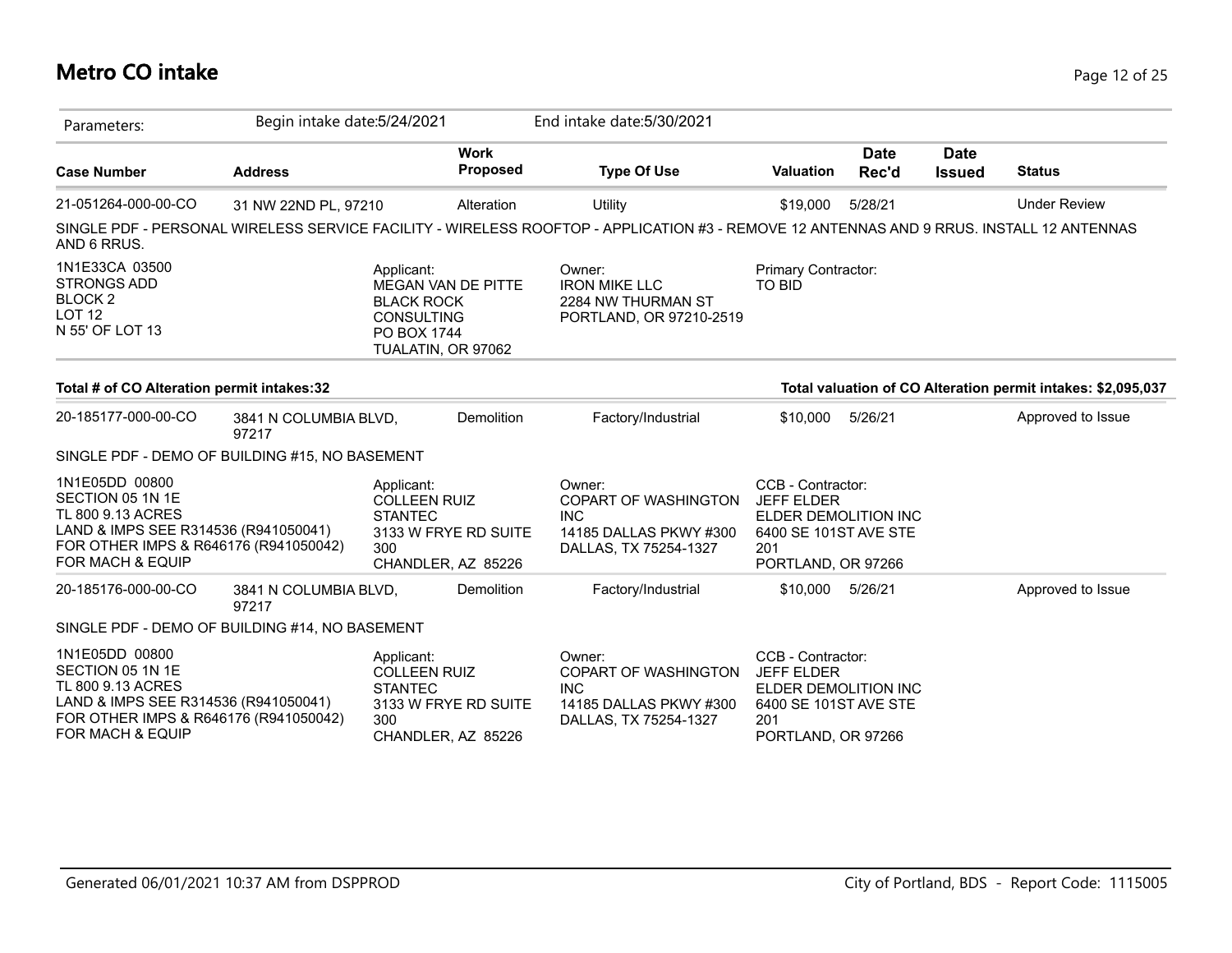## **Metro CO intake** Page 13 of 25

| Parameters:                                                                                                                                                  | Begin intake date: 5/24/2021   |                                                                                                          | End intake date: 5/30/2021                                                                             |                                                                                                                      |                      |                              |                   |
|--------------------------------------------------------------------------------------------------------------------------------------------------------------|--------------------------------|----------------------------------------------------------------------------------------------------------|--------------------------------------------------------------------------------------------------------|----------------------------------------------------------------------------------------------------------------------|----------------------|------------------------------|-------------------|
| <b>Case Number</b>                                                                                                                                           | <b>Address</b>                 | <b>Work</b><br>Proposed                                                                                  | <b>Type Of Use</b>                                                                                     | <b>Valuation</b>                                                                                                     | <b>Date</b><br>Rec'd | <b>Date</b><br><b>Issued</b> | <b>Status</b>     |
| 20-185175-000-00-CO                                                                                                                                          | 3841 N COLUMBIA BLVD,<br>97217 | <b>Demolition</b>                                                                                        | Factory/Industrial                                                                                     | \$10,000                                                                                                             | 5/26/21              |                              | Approved to Issue |
| SINGLE PDF - DEMO OF BUILDING #13, NO BASEMENT                                                                                                               |                                |                                                                                                          |                                                                                                        |                                                                                                                      |                      |                              |                   |
| 1N1E05DD 00800<br>SECTION 05 1N 1E<br>TL 800 9.13 ACRES<br>LAND & IMPS SEE R314536 (R941050041)<br>FOR OTHER IMPS & R646176 (R941050042)<br>FOR MACH & EQUIP |                                | Applicant:<br><b>COLLEEN RUIZ</b><br><b>STANTEC</b><br>3133 W FRYE RD SUITE<br>300<br>CHANDLER, AZ 85226 | Owner:<br><b>COPART OF WASHINGTON</b><br><b>INC</b><br>14185 DALLAS PKWY #300<br>DALLAS, TX 75254-1327 | CCB - Contractor:<br><b>JEFF ELDER</b><br>ELDER DEMOLITION INC<br>6400 SE 101ST AVE STE<br>201<br>PORTLAND, OR 97266 |                      |                              |                   |
| 20-185174-000-00-CO                                                                                                                                          | 3841 N COLUMBIA BLVD,<br>97217 | Demolition                                                                                               | Factory/Industrial                                                                                     | \$5,000                                                                                                              | 5/26/21              |                              | Approved to Issue |
| SINGLE PDF - DEMO OF BUILDING #12, NO BASEMENT                                                                                                               |                                |                                                                                                          |                                                                                                        |                                                                                                                      |                      |                              |                   |
| 1N1E05DD 00800<br>SECTION 05 1N 1E<br>TL 800 9.13 ACRES<br>LAND & IMPS SEE R314536 (R941050041)<br>FOR OTHER IMPS & R646176 (R941050042)<br>FOR MACH & EQUIP |                                | Applicant:<br><b>COLLEEN RUIZ</b><br><b>STANTEC</b><br>3133 W FRYE RD SUITE<br>300<br>CHANDLER, AZ 85226 | Owner:<br>COPART OF WASHINGTON<br><b>INC</b><br>14185 DALLAS PKWY #300<br>DALLAS, TX 75254-1327        | CCB - Contractor:<br><b>JEFF ELDER</b><br>ELDER DEMOLITION INC<br>6400 SE 101ST AVE STE<br>201<br>PORTLAND, OR 97266 |                      |                              |                   |
| 20-185172-000-00-CO                                                                                                                                          | 3841 N COLUMBIA BLVD,<br>97217 | <b>Demolition</b>                                                                                        | Factory/Industrial                                                                                     | \$10,000 5/26/21                                                                                                     |                      |                              | Approved to Issue |
| SINGLE PDF - DEMO OF BUILDING #10, NO BASEMENT                                                                                                               |                                |                                                                                                          |                                                                                                        |                                                                                                                      |                      |                              |                   |
| 1N1E05DD 00800<br>SECTION 05 1N 1E<br>TL 800 9.13 ACRES<br>LAND & IMPS SEE R314536 (R941050041)<br>FOR OTHER IMPS & R646176 (R941050042)<br>FOR MACH & EQUIP |                                | Applicant:<br><b>COLLEEN RUIZ</b><br><b>STANTEC</b><br>3133 W FRYE RD SUITE<br>300<br>CHANDLER, AZ 85226 | Owner:<br>COPART OF WASHINGTON<br><b>INC</b><br>14185 DALLAS PKWY #300<br>DALLAS, TX 75254-1327        | CCB - Contractor:<br><b>JEFF ELDER</b><br>ELDER DEMOLITION INC<br>6400 SE 101ST AVE STE<br>201<br>PORTLAND, OR 97266 |                      |                              |                   |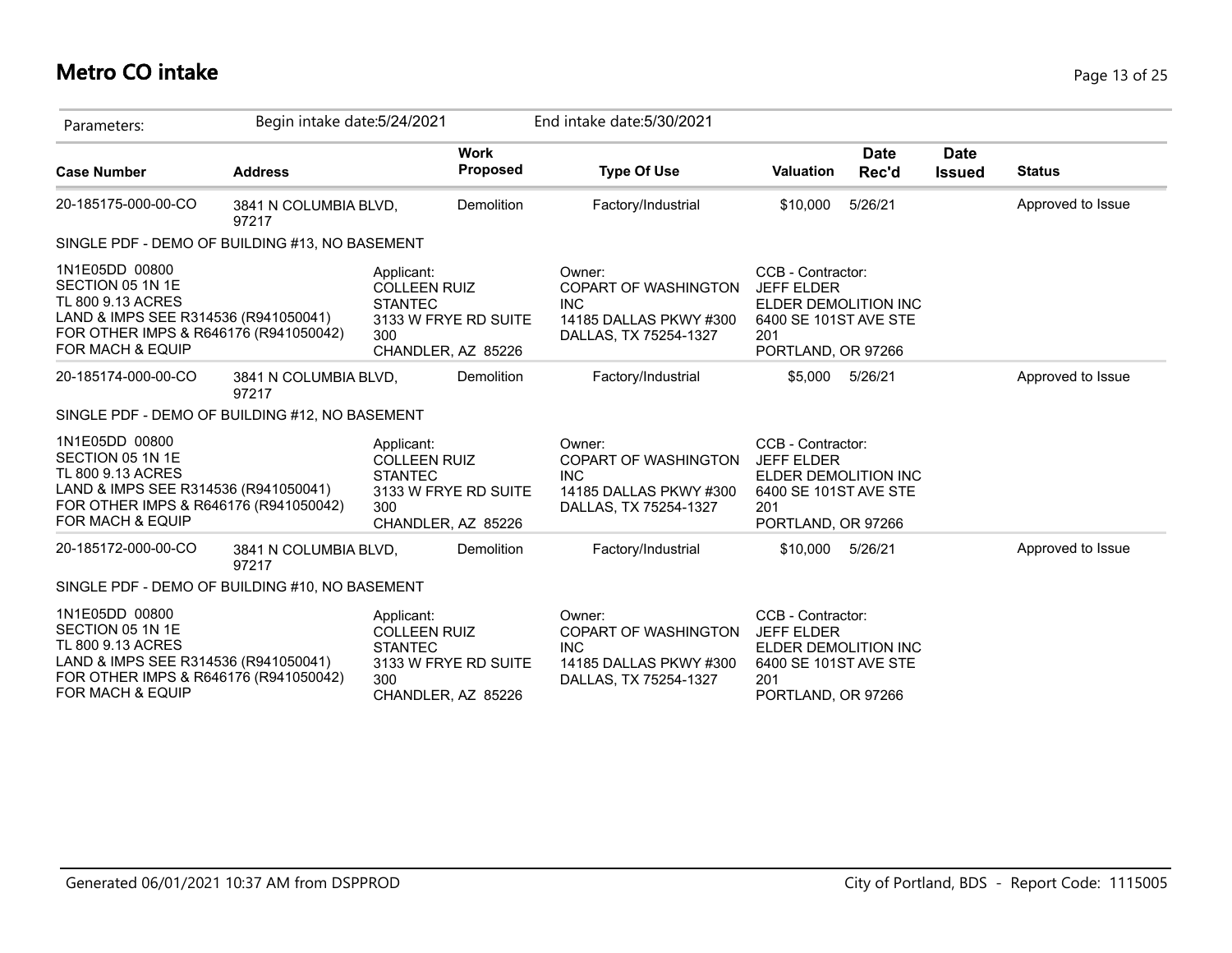## **Metro CO intake** Page 14 of 25

| Parameters:                                                                                                                                                  | Begin intake date: 5/24/2021   |                                                                                                          |            | End intake date: 5/30/2021                                                                      |                                                                                                                      |                      |                              |                   |
|--------------------------------------------------------------------------------------------------------------------------------------------------------------|--------------------------------|----------------------------------------------------------------------------------------------------------|------------|-------------------------------------------------------------------------------------------------|----------------------------------------------------------------------------------------------------------------------|----------------------|------------------------------|-------------------|
| <b>Case Number</b>                                                                                                                                           | <b>Address</b>                 | <b>Work</b>                                                                                              | Proposed   | <b>Type Of Use</b>                                                                              | <b>Valuation</b>                                                                                                     | <b>Date</b><br>Rec'd | <b>Date</b><br><b>Issued</b> | <b>Status</b>     |
| 20-185171-000-00-CO                                                                                                                                          | 3841 N COLUMBIA BLVD,<br>97217 |                                                                                                          | Demolition | Factory/Industrial                                                                              | \$10,000                                                                                                             | 5/26/21              |                              | Approved to Issue |
| SINGLE PDF - DEMO OF BUILDING #9, NO BASEMENT                                                                                                                |                                |                                                                                                          |            |                                                                                                 |                                                                                                                      |                      |                              |                   |
| 1N1E05DD 00800<br>SECTION 05 1N 1E<br>TL 800 9.13 ACRES<br>LAND & IMPS SEE R314536 (R941050041)<br>FOR OTHER IMPS & R646176 (R941050042)<br>FOR MACH & EQUIP |                                | Applicant:<br><b>COLLEEN RUIZ</b><br><b>STANTEC</b><br>3133 W FRYE RD SUITE<br>300<br>CHANDLER, AZ 85226 |            | Owner:<br>COPART OF WASHINGTON<br><b>INC</b><br>14185 DALLAS PKWY #300<br>DALLAS, TX 75254-1327 | CCB - Contractor:<br><b>JEFF ELDER</b><br>ELDER DEMOLITION INC<br>6400 SE 101ST AVE STE<br>201<br>PORTLAND, OR 97266 |                      |                              |                   |
| 20-185170-000-00-CO                                                                                                                                          | 3841 N COLUMBIA BLVD,<br>97217 |                                                                                                          | Demolition | Factory/Industrial                                                                              | \$24,000                                                                                                             | 5/26/21              |                              | Approved to Issue |
| SINGLE PDF - DEMO OF BUILDING #8, NO BASEMENT                                                                                                                |                                |                                                                                                          |            |                                                                                                 |                                                                                                                      |                      |                              |                   |
| 1N1E05DD 00800<br>SECTION 05 1N 1E<br>TL 800 9.13 ACRES<br>LAND & IMPS SEE R314536 (R941050041)<br>FOR OTHER IMPS & R646176 (R941050042)<br>FOR MACH & EQUIP |                                | Applicant:<br><b>COLLEEN RUIZ</b><br><b>STANTEC</b><br>3133 W FRYE RD SUITE<br>300<br>CHANDLER, AZ 85226 |            | Owner:<br>COPART OF WASHINGTON<br><b>INC</b><br>14185 DALLAS PKWY #300<br>DALLAS, TX 75254-1327 | CCB - Contractor:<br><b>JEFF ELDER</b><br>ELDER DEMOLITION INC<br>6400 SE 101ST AVE STE<br>201<br>PORTLAND, OR 97266 |                      |                              |                   |
| 20-185169-000-00-CO                                                                                                                                          | 3841 N COLUMBIA BLVD,<br>97217 |                                                                                                          | Demolition | Factory/Industrial                                                                              |                                                                                                                      | \$5,000 5/26/21      |                              | Approved to Issue |
| SINGLE PDF - DEMO OF BUILDING #7, NO BASEMENT                                                                                                                |                                |                                                                                                          |            |                                                                                                 |                                                                                                                      |                      |                              |                   |
| 1N1E05DD 00800<br>SECTION 05 1N 1E<br>TL 800 9.13 ACRES<br>LAND & IMPS SEE R314536 (R941050041)<br>FOR OTHER IMPS & R646176 (R941050042)<br>FOR MACH & EQUIP |                                | Applicant:<br><b>COLLEEN RUIZ</b><br><b>STANTEC</b><br>3133 W FRYE RD SUITE<br>300<br>CHANDLER, AZ 85226 |            | Owner:<br>COPART OF WASHINGTON<br><b>INC</b><br>14185 DALLAS PKWY #300<br>DALLAS, TX 75254-1327 | CCB - Contractor:<br><b>JEFF ELDER</b><br>ELDER DEMOLITION INC<br>6400 SE 101ST AVE STE<br>201<br>PORTLAND, OR 97266 |                      |                              |                   |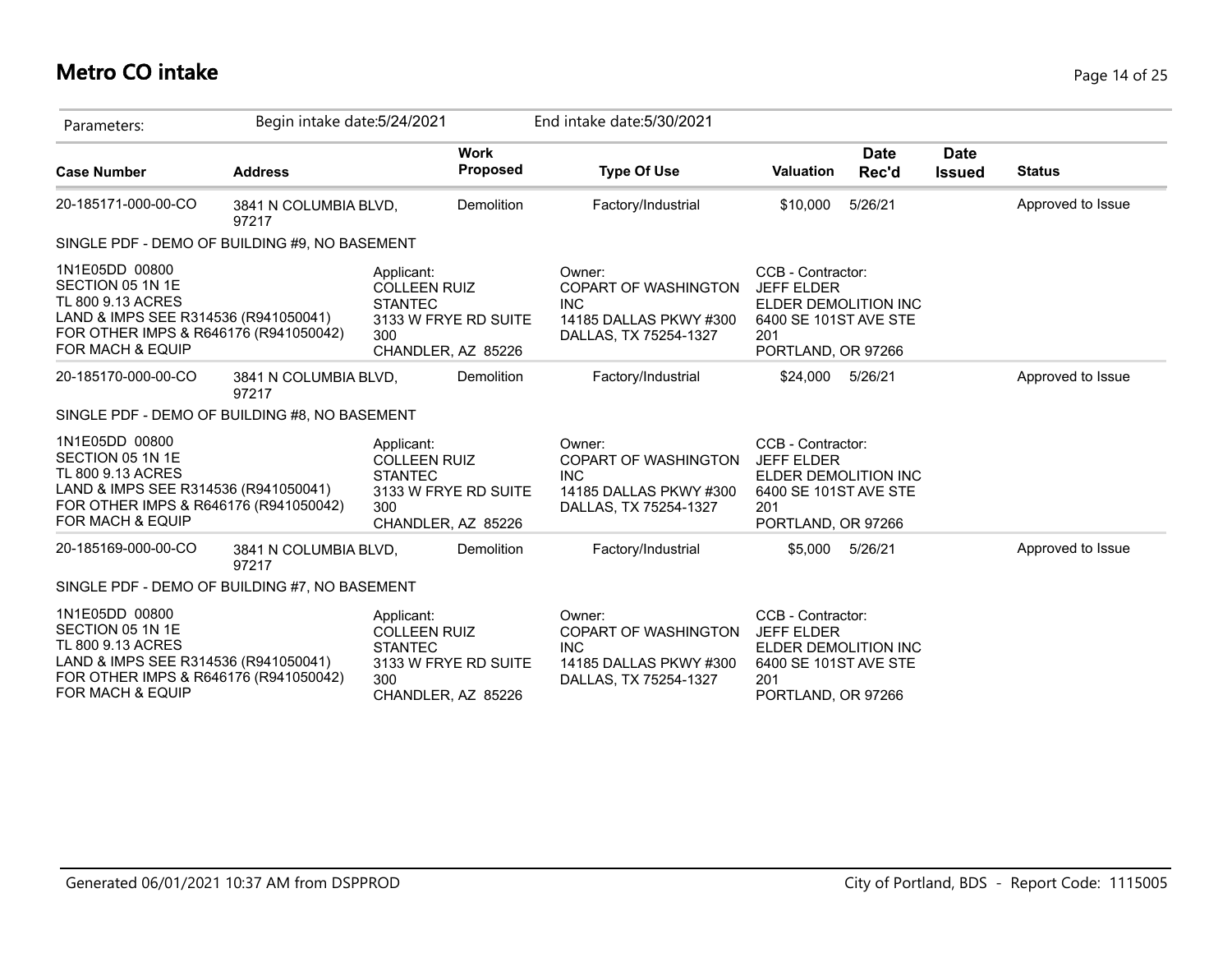## **Metro CO intake** Page 15 of 25

| Parameters:                                                                                                                                                  | Begin intake date: 5/24/2021   |                                                                                                          | End intake date: 5/30/2021                                                                             |                                                                                                                      |                              |                   |
|--------------------------------------------------------------------------------------------------------------------------------------------------------------|--------------------------------|----------------------------------------------------------------------------------------------------------|--------------------------------------------------------------------------------------------------------|----------------------------------------------------------------------------------------------------------------------|------------------------------|-------------------|
| <b>Case Number</b>                                                                                                                                           | <b>Address</b>                 | <b>Work</b><br>Proposed                                                                                  | <b>Type Of Use</b>                                                                                     | Date<br>Valuation<br>Rec'd                                                                                           | <b>Date</b><br><b>Issued</b> | <b>Status</b>     |
| 20-185167-000-00-CO                                                                                                                                          | 3841 N COLUMBIA BLVD,<br>97217 | <b>Demolition</b>                                                                                        | Factory/Industrial                                                                                     | 5/26/21<br>\$5,000                                                                                                   |                              | Approved to Issue |
| SINGLE PDF - DEMO OF BUILDING #6, NO BASEMENT                                                                                                                |                                |                                                                                                          |                                                                                                        |                                                                                                                      |                              |                   |
| 1N1E05DD 00800<br>SECTION 05 1N 1E<br>TL 800 9.13 ACRES<br>LAND & IMPS SEE R314536 (R941050041)<br>FOR OTHER IMPS & R646176 (R941050042)<br>FOR MACH & EQUIP |                                | Applicant:<br><b>COLLEEN RUIZ</b><br><b>STANTEC</b><br>3133 W FRYE RD SUITE<br>300<br>CHANDLER, AZ 85226 | Owner:<br><b>COPART OF WASHINGTON</b><br><b>INC</b><br>14185 DALLAS PKWY #300<br>DALLAS, TX 75254-1327 | CCB - Contractor:<br><b>JEFF ELDER</b><br>ELDER DEMOLITION INC<br>6400 SE 101ST AVE STE<br>201<br>PORTLAND, OR 97266 |                              |                   |
| 20-185166-000-00-CO                                                                                                                                          | 3841 N COLUMBIA BLVD,<br>97217 | Demolition                                                                                               | Factory/Industrial                                                                                     | \$15,000<br>5/26/21                                                                                                  |                              | Approved to Issue |
| SINGLE PDF - DEMO OF BUILDING #5, NO BASEMENT                                                                                                                |                                |                                                                                                          |                                                                                                        |                                                                                                                      |                              |                   |
| 1N1E05DD 00800<br>SECTION 05 1N 1E<br>TL 800 9.13 ACRES<br>LAND & IMPS SEE R314536 (R941050041)<br>FOR OTHER IMPS & R646176 (R941050042)<br>FOR MACH & EQUIP |                                | Applicant:<br><b>COLLEEN RUIZ</b><br><b>STANTEC</b><br>3133 W FRYE RD SUITE<br>300<br>CHANDLER, AZ 85226 | Owner:<br><b>COPART OF WASHINGTON</b><br><b>INC</b><br>14185 DALLAS PKWY #300<br>DALLAS, TX 75254-1327 | CCB - Contractor:<br><b>JEFF ELDER</b><br>ELDER DEMOLITION INC<br>6400 SE 101ST AVE STE<br>201<br>PORTLAND, OR 97266 |                              |                   |
| 20-185165-000-00-CO                                                                                                                                          | 3841 N COLUMBIA BLVD,<br>97217 | Demolition                                                                                               | Factory/Industrial                                                                                     | \$10,000 5/26/21                                                                                                     |                              | Approved to Issue |
| SINGLE PDF - DEMO OF BUILDING #4, NO BASEMENT                                                                                                                |                                |                                                                                                          |                                                                                                        |                                                                                                                      |                              |                   |
| 1N1E05DD 00800<br>SECTION 05 1N 1E<br>TL 800 9.13 ACRES<br>LAND & IMPS SEE R314536 (R941050041)<br>FOR OTHER IMPS & R646176 (R941050042)<br>FOR MACH & EQUIP |                                | Applicant:<br><b>COLLEEN RUIZ</b><br><b>STANTEC</b><br>3133 W FRYE RD SUITE<br>300<br>CHANDLER, AZ 85226 | Owner:<br><b>COPART OF WASHINGTON</b><br><b>INC</b><br>14185 DALLAS PKWY #300<br>DALLAS, TX 75254-1327 | CCB - Contractor:<br><b>JEFF ELDER</b><br>ELDER DEMOLITION INC<br>6400 SE 101ST AVE STE<br>201<br>PORTLAND, OR 97266 |                              |                   |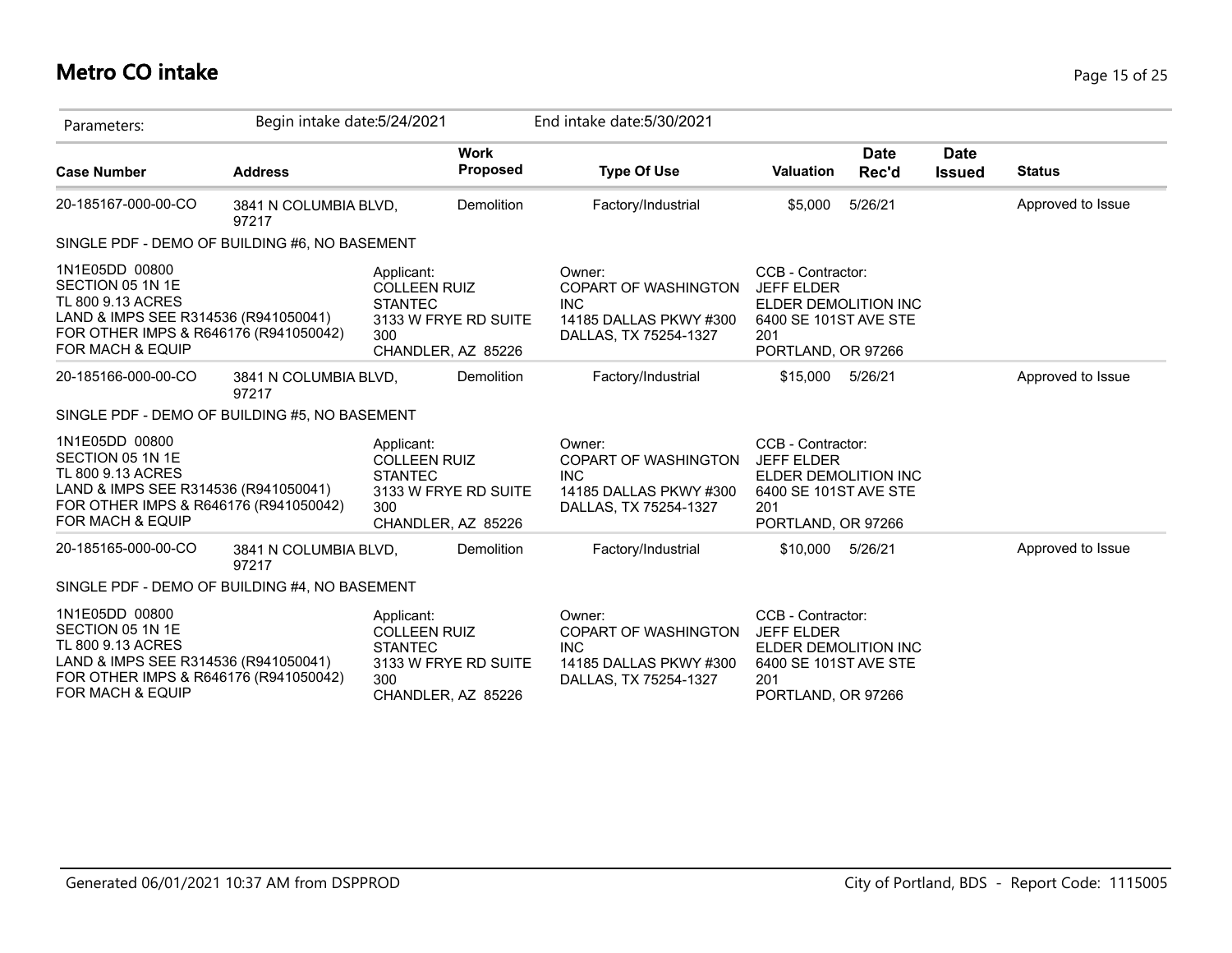## **Metro CO intake** Page 16 of 25

| Parameters:                                                                                                                                                  | Begin intake date: 5/24/2021   |                                                                                                          | End intake date: 5/30/2021                                                                             |                                                                                                                      |                              |                   |
|--------------------------------------------------------------------------------------------------------------------------------------------------------------|--------------------------------|----------------------------------------------------------------------------------------------------------|--------------------------------------------------------------------------------------------------------|----------------------------------------------------------------------------------------------------------------------|------------------------------|-------------------|
| <b>Case Number</b>                                                                                                                                           | <b>Address</b>                 | <b>Work</b><br>Proposed                                                                                  | <b>Type Of Use</b>                                                                                     | <b>Date</b><br>Rec'd<br><b>Valuation</b>                                                                             | <b>Date</b><br><b>Issued</b> | <b>Status</b>     |
| 20-185164-000-00-CO                                                                                                                                          | 3841 N COLUMBIA BLVD,<br>97217 | <b>Demolition</b>                                                                                        | Factory/Industrial                                                                                     | 5/26/21<br>\$10,000                                                                                                  |                              | Approved to Issue |
| SINGLE PDF - DEMO OF BUILDING #3, NO BASEMENT                                                                                                                |                                |                                                                                                          |                                                                                                        |                                                                                                                      |                              |                   |
| 1N1E05DD 00800<br>SECTION 05 1N 1E<br>TL 800 9.13 ACRES<br>LAND & IMPS SEE R314536 (R941050041)<br>FOR OTHER IMPS & R646176 (R941050042)<br>FOR MACH & EQUIP |                                | Applicant:<br><b>COLLEEN RUIZ</b><br><b>STANTEC</b><br>3133 W FRYE RD SUITE<br>300<br>CHANDLER, AZ 85226 | Owner:<br>COPART OF WASHINGTON<br><b>INC</b><br>14185 DALLAS PKWY #300<br>DALLAS, TX 75254-1327        | CCB - Contractor:<br><b>JEFF ELDER</b><br>ELDER DEMOLITION INC<br>6400 SE 101ST AVE STE<br>201<br>PORTLAND, OR 97266 |                              |                   |
| 20-185163-000-00-CO                                                                                                                                          | 3841 N COLUMBIA BLVD,<br>97217 | Demolition                                                                                               | Factory/Industrial                                                                                     | \$24,000<br>5/26/21                                                                                                  |                              | Approved to Issue |
| SINGLE PDF - DEMO OF BUILDING #2, NO BASEMENT                                                                                                                |                                |                                                                                                          |                                                                                                        |                                                                                                                      |                              |                   |
| 1N1E05DD 00800<br>SECTION 05 1N 1E<br>TL 800 9.13 ACRES<br>LAND & IMPS SEE R314536 (R941050041)<br>FOR OTHER IMPS & R646176 (R941050042)<br>FOR MACH & EQUIP |                                | Applicant:<br><b>COLLEEN RUIZ</b><br><b>STANTEC</b><br>3133 W FRYE RD SUITE<br>300<br>CHANDLER, AZ 85226 | Owner:<br><b>COPART OF WASHINGTON</b><br><b>INC</b><br>14185 DALLAS PKWY #300<br>DALLAS, TX 75254-1327 | CCB - Contractor:<br><b>JEFF ELDER</b><br>ELDER DEMOLITION INC<br>6400 SE 101ST AVE STE<br>201<br>PORTLAND, OR 97266 |                              |                   |
| 20-185173-000-00-CO                                                                                                                                          | 3841 N COLUMBIA BLVD,<br>97217 | Demolition                                                                                               | Factory/Industrial                                                                                     | \$5,000 5/26/21                                                                                                      |                              | Approved to Issue |
| SINGLE PDF - DEMO OF BUILDING #11, NO BASEMENT                                                                                                               |                                |                                                                                                          |                                                                                                        |                                                                                                                      |                              |                   |
| 1N1E05DD 00800<br>SECTION 05 1N 1E<br>TL 800 9.13 ACRES<br>LAND & IMPS SEE R314536 (R941050041)<br>FOR OTHER IMPS & R646176 (R941050042)<br>FOR MACH & EQUIP |                                | Applicant:<br><b>COLLEEN RUIZ</b><br><b>STANTEC</b><br>3133 W FRYE RD SUITE<br>300<br>CHANDLER, AZ 85226 | Owner:<br><b>COPART OF WASHINGTON</b><br><b>INC</b><br>14185 DALLAS PKWY #300<br>DALLAS, TX 75254-1327 | CCB - Contractor:<br><b>JEFF ELDER</b><br>ELDER DEMOLITION INC<br>6400 SE 101ST AVE STE<br>201<br>PORTLAND, OR 97266 |                              |                   |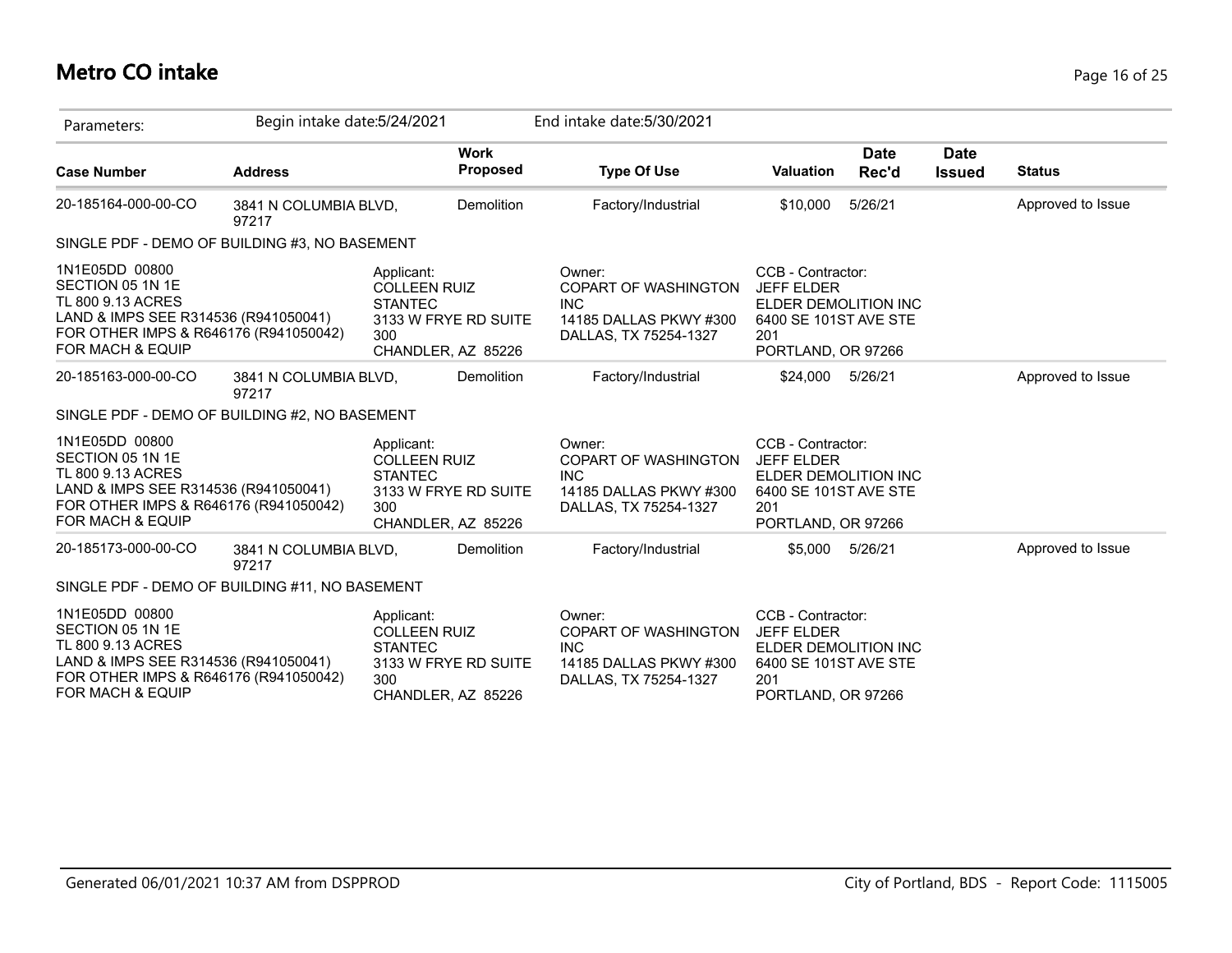## **Metro CO intake** Page 17 of 25

| Parameters:                                                                | Begin intake date: 5/24/2021                                                                              |                                             | End intake date: 5/30/2021                                                                         |                                                                                                                                                                      |                      |                              |                                                                                                                  |
|----------------------------------------------------------------------------|-----------------------------------------------------------------------------------------------------------|---------------------------------------------|----------------------------------------------------------------------------------------------------|----------------------------------------------------------------------------------------------------------------------------------------------------------------------|----------------------|------------------------------|------------------------------------------------------------------------------------------------------------------|
| <b>Case Number</b>                                                         | <b>Address</b>                                                                                            | <b>Work</b><br><b>Proposed</b>              | <b>Type Of Use</b>                                                                                 | <b>Valuation</b>                                                                                                                                                     | <b>Date</b><br>Rec'd | <b>Date</b><br><b>Issued</b> | <b>Status</b>                                                                                                    |
| 21-051843-000-00-CO                                                        | 408 SE 79TH AVE, 97215                                                                                    | Demolition                                  | Storage                                                                                            | \$70,000                                                                                                                                                             | 5/28/21              |                              | Approved to Issue                                                                                                |
|                                                                            | Single PDF - COMPLETE DEMOLITION OF FIRE DAMAGED BUILDING                                                 |                                             |                                                                                                    |                                                                                                                                                                      |                      |                              |                                                                                                                  |
| 1N2E32DD 14600<br>MT TABOR VILLA ANX<br><b>BLOCK 2</b><br>LOT <sub>5</sub> | Applicant:<br>ANDY STEMBER<br><b>JAS ENGINEERING</b><br>#100                                              | 1419 WASHINGTON ST<br>OREGON CITY, OR 97045 | Owner:<br><b>ICE HOUSE ENTERPRISES</b><br><b>LLC</b><br>3265 NW TALON TER<br>PORTLAND, OR 97229    | CCB - Contractor:<br><b>KONELL</b><br><b>CONSTRUCTION &amp;</b><br><b>DEMOLITION CORP</b><br>36000 SE INDUSTRIAL<br><b>WAY</b><br>SANDY, OR 97055                    |                      |                              |                                                                                                                  |
| Total # of CO Demolition permit intakes:15                                 |                                                                                                           |                                             |                                                                                                    |                                                                                                                                                                      |                      |                              | Total valuation of CO Demolition permit intakes: \$223,000                                                       |
| 17-146619-REV-04-CO                                                        | 1905 NW 23RD AVE, 97210<br>SINGLE PDF - CHANGE FIRE SPRINKLER CHECK VALVE FROM A RPBA TYPE TO A DCDA TYPE | <b>New Construction</b>                     | Apartments/Condos<br>(3 or more units)                                                             | \$0                                                                                                                                                                  | 5/24/21              | 5/27/21                      | Issued                                                                                                           |
| 1N1E28CC 06500                                                             | Applicant:<br><b>MARK NYE</b><br><b>WORKS PROGRESS</b><br><b>ARCHITECTURE</b><br>210                      | 811 SE STARK ST SUITE<br>PORTLAND OR 97214  | Owner:<br><b>ENT VENTURES VI LLC</b><br><b>225 SW 1ST AVE</b><br>PORTLAND, OR 97204                |                                                                                                                                                                      |                      | Permit Info:<br>Type 1): I-A | Occupancy Group 1: R-<br>2 Residential Multi-family<br>Construction Type 1: V-A<br>Construction Type 2 (formerly |
| 18-209390-DFS-09-CO                                                        | 3883 SW MOODY AVE, 97201                                                                                  | New Construction                            | Apartments/Condos<br>(3 or more units)                                                             | \$478,000                                                                                                                                                            | 5/24/21              | 5/25/21                      | Issued                                                                                                           |
| DFS 09 - Cement Panel Siding                                               |                                                                                                           |                                             |                                                                                                    |                                                                                                                                                                      |                      |                              |                                                                                                                  |
| 1S1E10CA 00400                                                             | Applicant:<br>Mike Carrigg<br>6712 N Cutter Circle<br>Portland OR 97217                                   | Andersen Construction                       | Owner:<br>ALAMO MANHATTAN<br>BLOCK 40 OWNER LLC<br>3012 FAIRMOUNT ST #100<br>DALLAS, TX 75201-1210 | CCB - Contractor:<br><b>MICHAEL CARRIGG</b><br><b>ANDERSEN</b><br><b>CONSTRUCTION</b><br><b>COMPANY OF OREGON</b><br><b>LLC</b><br>PO BOX 6712<br>PORTLAND, OR 97228 |                      |                              |                                                                                                                  |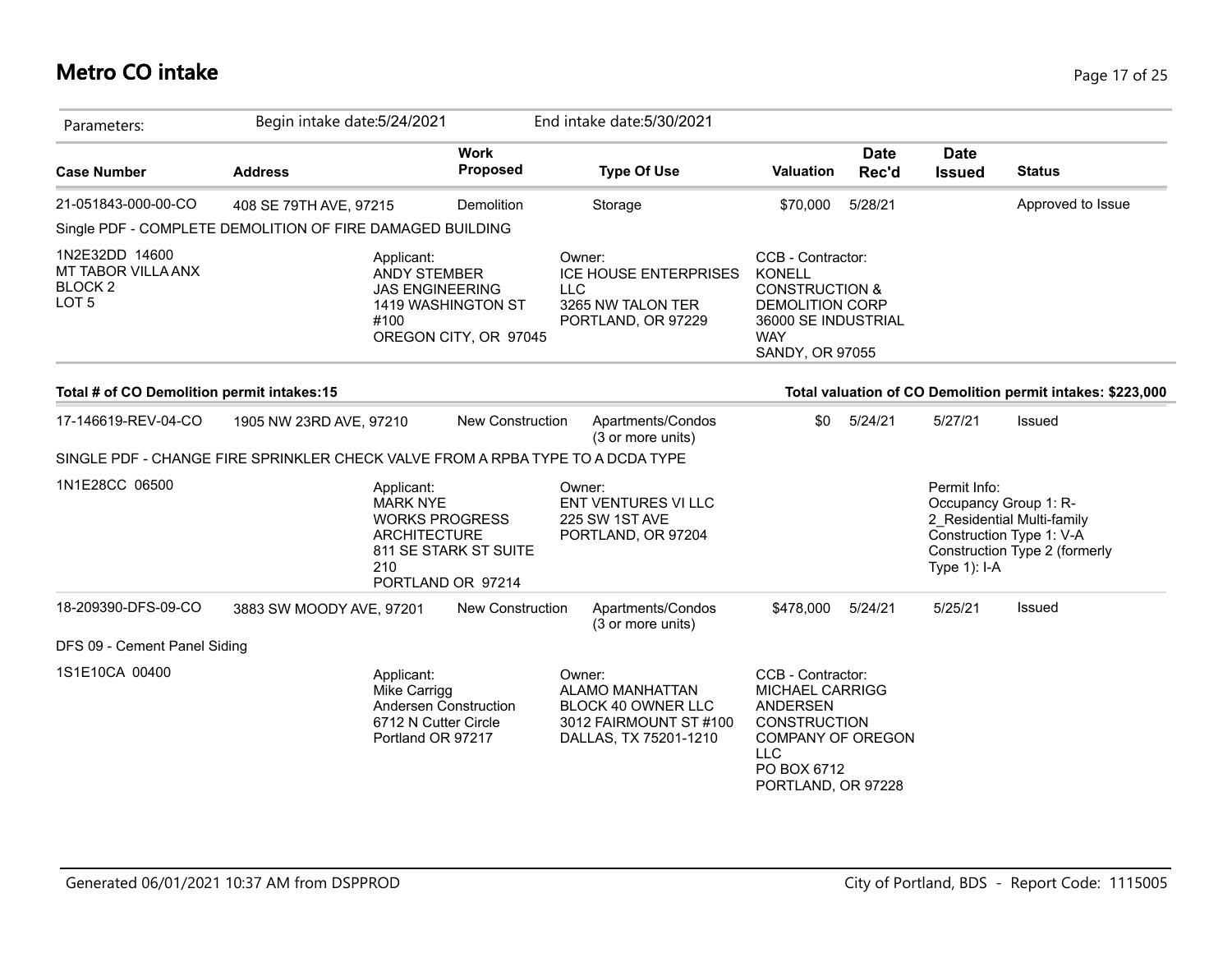#### **Metro CO intake** Page 18 of 25

| Parameters:         | Begin intake date: 5/24/2021                                                                                      |                                           | End intake date: 5/30/2021                                                                           |                                                                                                                                                                          |                      |                                                       |                                                                                         |
|---------------------|-------------------------------------------------------------------------------------------------------------------|-------------------------------------------|------------------------------------------------------------------------------------------------------|--------------------------------------------------------------------------------------------------------------------------------------------------------------------------|----------------------|-------------------------------------------------------|-----------------------------------------------------------------------------------------|
| <b>Case Number</b>  | <b>Address</b>                                                                                                    | <b>Work</b><br>Proposed                   | <b>Type Of Use</b>                                                                                   | <b>Valuation</b>                                                                                                                                                         | <b>Date</b><br>Rec'd | <b>Date</b><br><b>Issued</b>                          | <b>Status</b>                                                                           |
| 20-128172-REV-02-CO | 3450 NE 50TH AVE, 97213                                                                                           | New Construction                          | Apartments/Condos<br>(3 or more units)                                                               | \$0                                                                                                                                                                      | 5/24/21              | 5/24/21                                               | Issued                                                                                  |
|                     | SINGLE PDF - REVISION TO RELOCATE STREET TREES AND RAMP                                                           |                                           |                                                                                                      |                                                                                                                                                                          |                      |                                                       |                                                                                         |
| 1N2E30BA 03500      | Applicant:<br><b>DAN WILLIAMS</b><br><b>FASTER PERMITS</b><br>420<br>PORTLAND OR 97201                            | 2000 SW 1ST AVE SUITE                     | Owner:<br>3450 NE 50TH LLC<br>1300 SW 5TH AVE STE 3400<br>PORTLAND, OR 97201-5640                    | CCB - Contractor:<br><b>GROVE HUNT</b><br><b>GROVE DEVELOPMENT</b><br><b>INC</b><br>6500 SW BEAVERTON<br>HILLSDALE HWY STE 3<br>PORTLAND, OR 97225<br>PORTLAND, OR 97223 |                      |                                                       |                                                                                         |
| 20-144378-REV-03-CO | 3440 SE 54TH AVE, 97206                                                                                           | <b>New Construction</b>                   | Apartments/Condos<br>(3 or more units)                                                               | \$0                                                                                                                                                                      | 5/24/21              | 5/25/21                                               | Issued                                                                                  |
|                     | FINDLEY COMMONS - REV-03 - Removal of tree along N property line due to proximity to building and hazard to tree. |                                           |                                                                                                      |                                                                                                                                                                          |                      |                                                       |                                                                                         |
| 1S2E07AC 05300      | Applicant:<br><b>DOUG CIRCOSTA</b><br><b>DOUG CIRCOSTA</b><br><b>ARCHITECT LLC</b>                                | 14670 SW FOREST DR<br>BEAVERTON, OR 97007 | Owner:<br>ST MARK'S EVANGELICAL<br>LUTHERAN CHURCH<br>5415 SE POWELL BLVD<br>PORTLAND, OR 97206-2953 | CCB - Contractor:<br>CONSTRUCTIVE INC<br>PO BOX 80514<br>PORTLAND, OR 97280                                                                                              |                      | Permit Info:<br>Occupancy Group 1: R-<br>Type 1): V-B | 2 Residential Multi-family<br>Construction Type 1: V-B<br>Construction Type 2 (formerly |
| 19-246252-REV-02-CO | 1550 NW NAITO PKWY, 97209                                                                                         | <b>New Construction</b>                   | Apartments/Condos<br>(3 or more units)                                                               | \$0                                                                                                                                                                      | 5/25/21              | 5/27/21                                               | Issued                                                                                  |
|                     | FREMONT - Revision to FND to modify domestic water meter and RPBA connection per Water Bureau requirements        |                                           |                                                                                                      |                                                                                                                                                                          |                      |                                                       |                                                                                         |
| 1N1E28DD 00401      | Applicant:<br><b>BONNIE CHIU</b><br><b>TVA ARCHITECTS</b><br>PORTLAND OR 97204                                    | 920 SW 6TH AVE #1500                      | Owner:<br>FREMONT OZ OWNER LLC<br>1211 SW 5TH AVE STE 700<br>PORTLAND, OR 97204                      | CCB - Contractor:<br><b>MICHAEL CARRIGG</b><br><b>ANDERSEN</b><br><b>CONSTRUCTION</b><br><b>COMPANY OF OREGON</b><br><b>LLC</b><br>PO BOX 6712<br>PORTLAND, OR 97228     |                      |                                                       |                                                                                         |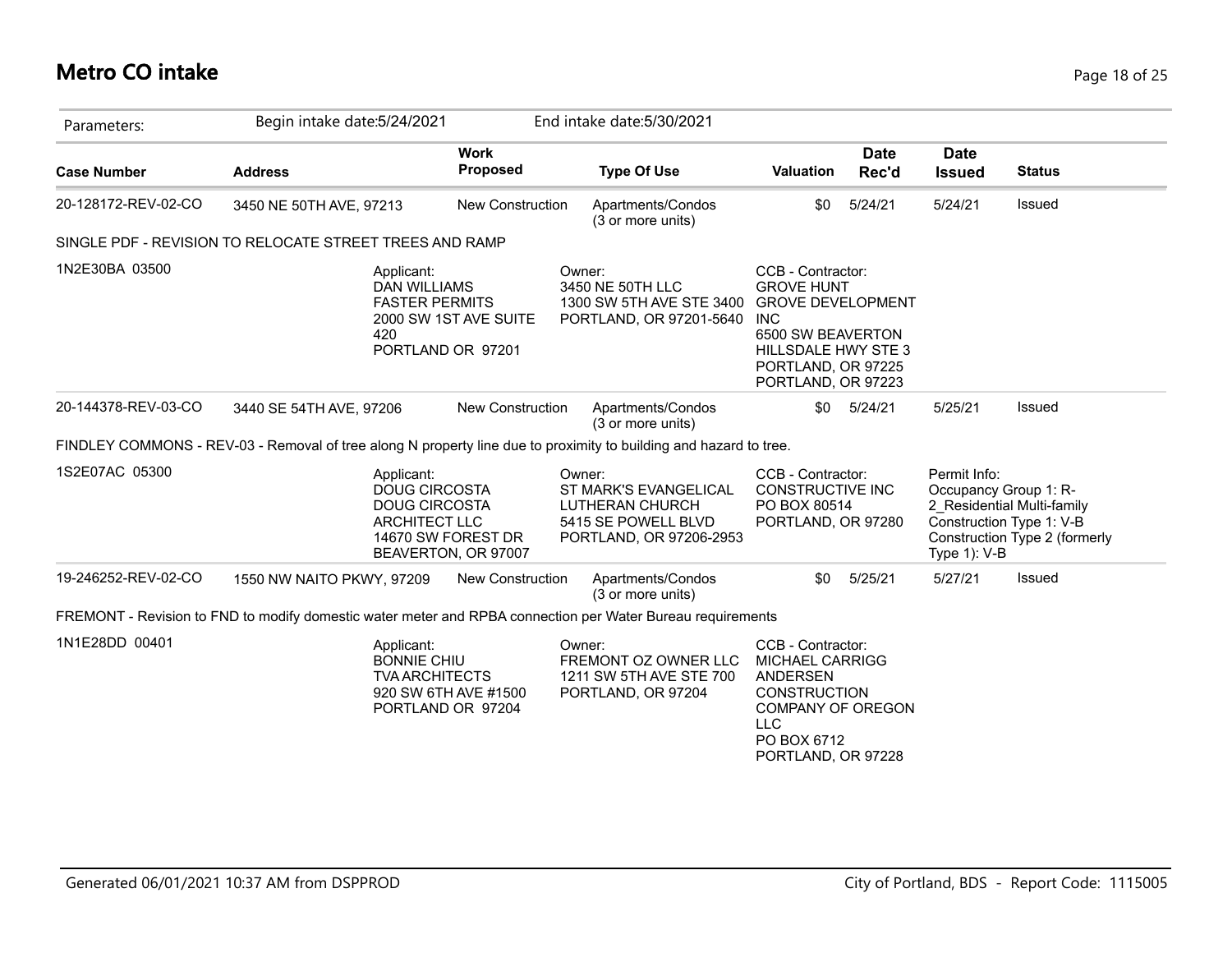#### **Metro CO intake** Page 19 of 25

| Parameters:                                                             | Begin intake date: 5/24/2021                                                                                             |                                                                                                                   | End intake date: 5/30/2021                                                                                                                          |                                                                                                                                       |                                                                                                 |
|-------------------------------------------------------------------------|--------------------------------------------------------------------------------------------------------------------------|-------------------------------------------------------------------------------------------------------------------|-----------------------------------------------------------------------------------------------------------------------------------------------------|---------------------------------------------------------------------------------------------------------------------------------------|-------------------------------------------------------------------------------------------------|
| <b>Case Number</b>                                                      | <b>Address</b>                                                                                                           | <b>Work</b><br><b>Proposed</b>                                                                                    | <b>Type Of Use</b>                                                                                                                                  | <b>Date</b><br><b>Valuation</b><br>Rec'd                                                                                              | <b>Date</b><br><b>Status</b><br><b>Issued</b>                                                   |
| 19-269664-REV-01-CO                                                     | 3291 SE 122ND AVE, 97236                                                                                                 | New Construction                                                                                                  | Apartments/Condos<br>(3 or more units)                                                                                                              | 5/25/21<br>\$4,182                                                                                                                    | <b>Under Review</b>                                                                             |
|                                                                         | SINGLE PDF - VALUE-ADDED REVISION TO ADD FIRE RISER ROOM IN GROUND FLOOR RECESS ON NORTH SIDE PER INSPECTOR REQUIREMENT. |                                                                                                                   |                                                                                                                                                     |                                                                                                                                       |                                                                                                 |
| 1S2E10AD 04002                                                          | Applicant:<br><b>MENTRUM</b>                                                                                             | <b>BAYARD MENTRUM</b><br><b>ARCHITECTURE</b><br>2455 STORTZ AVE NE<br>SALEM OR 97301                              | Owner:<br><b>FOURDIAMONDS LLC</b><br>10826 SE RICHMOND CT<br>HAPPY VALLEY, OR 97086                                                                 | CCB - Contractor:<br><b>ARTUR NICHIPORCHIK</b><br><b>CONTEMPORARY</b><br><b>HOMES LLC</b><br>8608 SE CLINTON ST<br>PORTLAND, OR 97266 | Permit Info:<br>Occupancy Group 1: R-<br>2 Residential Multi-family<br>Construction Type 1: V-B |
| 17-112866-DFS-03-CO                                                     | 4750 N ALBINA AVE, 97217                                                                                                 | <b>New Construction</b>                                                                                           | Apartments/Condos<br>(3 or more units)                                                                                                              | \$10,000<br>5/26/21                                                                                                                   | <b>Under Review</b>                                                                             |
|                                                                         | SINGLE PDF - DFS FOR ATS HOLDDOWN SYSTEM.                                                                                |                                                                                                                   |                                                                                                                                                     |                                                                                                                                       |                                                                                                 |
| 1N1E22BD 10400                                                          | Applicant:<br><b>USA</b>                                                                                                 | <b>GREG MITCHELL</b><br>PORTLAND OR                                                                               | Owner:<br>ABN DEVELOPMENT CO<br><b>LLC</b><br>PO BOX 13607<br>PORTLAND, OR 97213                                                                    | CCB - Contractor:<br><b>HAMILTON AND</b><br>KASHORO GROUP LLC<br>4702 N ALBINA AVE<br>PORTLAND, OR 97217                              |                                                                                                 |
| 21-048640-000-00-CO                                                     | 8115 SE YAMHILL ST, 97215                                                                                                | New Construction                                                                                                  | Apartments/Condos<br>(3 or more units)                                                                                                              | 5/26/21<br>\$679,000                                                                                                                  | <b>Under Review</b>                                                                             |
|                                                                         | SINGLE PDF - NEW 9-UNIT 3-STORY APARTMENT BUILDING AND ASSOCIATED SITE WORK.                                             |                                                                                                                   |                                                                                                                                                     |                                                                                                                                       |                                                                                                 |
| 1S2E05AA 06100<br><b>ROOSEVELT</b><br><b>BLOCK1</b><br>LOT <sub>6</sub> | Applicant:                                                                                                               | <b>BAYARD MENTRUM</b><br><b>BAYARD MENTRUM</b><br><b>ARCHITECTURE</b><br>2455 STORTZ AVE NE<br>SALEM OREGON 97301 | Owner:<br><b>ROHAN GREY</b><br>8115 SE YAMHILL ST<br>PORTLAND, OR 97215<br>Owner:<br><b>ASHA SANDHU</b><br>8115 SE YAMHILL ST<br>PORTLAND, OR 97215 | CCB - Contractor:<br><b>WILLAMETTE</b><br><b>CARPENTRY INC</b><br>9711 NE 100TH WAY<br>VANCOUVER, WA 98662                            | Permit Info:<br>Occupancy Group 1: R-<br>2 Residential Multi-family<br>Construction Type 1: V-B |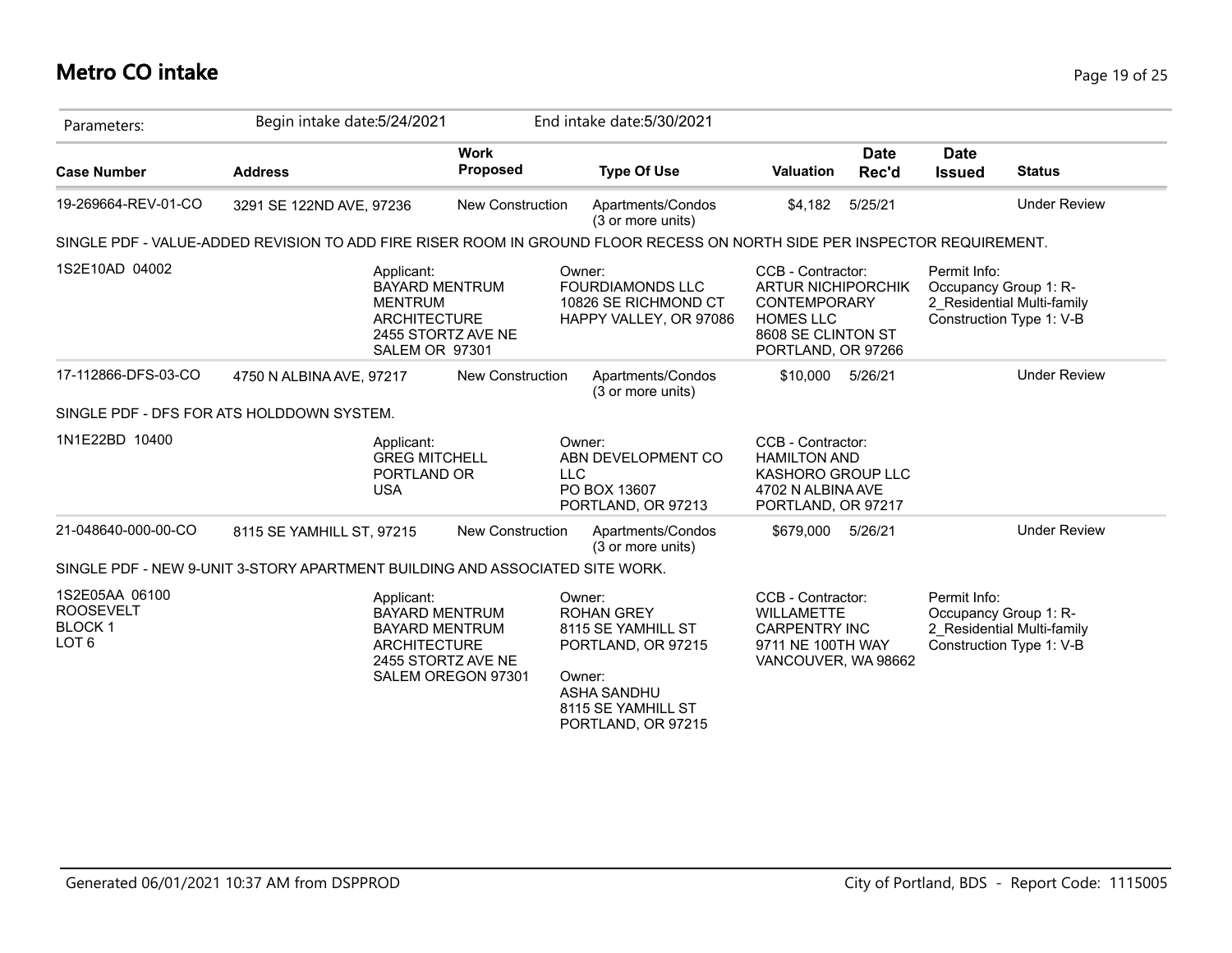| Parameters:         | Begin intake date: 5/24/2021                                        |                                                                                                         | End intake date: 5/30/2021                                                                                                                                                                                                                                      |                                                                                                                 |                      |                              |                                                                                 |
|---------------------|---------------------------------------------------------------------|---------------------------------------------------------------------------------------------------------|-----------------------------------------------------------------------------------------------------------------------------------------------------------------------------------------------------------------------------------------------------------------|-----------------------------------------------------------------------------------------------------------------|----------------------|------------------------------|---------------------------------------------------------------------------------|
| <b>Case Number</b>  | <b>Address</b>                                                      | <b>Work</b><br><b>Proposed</b>                                                                          | <b>Type Of Use</b>                                                                                                                                                                                                                                              | <b>Valuation</b>                                                                                                | <b>Date</b><br>Rec'd | <b>Date</b><br><b>Issued</b> | <b>Status</b>                                                                   |
| 18-175372-REV-01-CO | 4537 SE 122ND AVE, 97236                                            | New Construction                                                                                        | Apartments/Condos<br>(3 or more units)                                                                                                                                                                                                                          | \$50,000                                                                                                        | 5/27/21              |                              | <b>Under Review</b>                                                             |
|                     |                                                                     |                                                                                                         | PDOX PS - VALUE ADDED REVISION FOR BUILDING A - ADD ELEVATOR, UPDATE UNITS TO BE ADA TYPE B, ADD SMALL COMMUNITY ROOM AND ACCESSIBLE<br>RESTROOM ON GROUND FLOOR. REDUCE NUMBER OF BATHROOMS IN 2- AND 3-BEDROOM UNITS. W/18-175389-REV-01-CO, 21-049388/452-MT |                                                                                                                 |                      |                              |                                                                                 |
| 1S2E15AA 03100      |                                                                     | Applicant:<br><b>ZAC HORTON</b><br><b>FASTER PERMITS</b><br>2000 SW 1ST AVE #420<br>PORTLAND OR 97201   | Owner:<br><b>STEWARDSHIP</b><br>PROPERTIES LLC<br>1247 VILLARD ST<br>EUGENE, OR 97403                                                                                                                                                                           | CCB - Contractor:<br>CB CONST INC<br>1202 ADAMS AVE<br>LA GRANDE, OR 97850                                      |                      | Permit Info:                 | Occupancy Group 1: R-<br>2 Residential Multi-family<br>Construction Type 1: V-A |
| 18-175389-REV-01-CO | 4541 SE 122ND AVE, 97236                                            | <b>New Construction</b>                                                                                 | Apartments/Condos<br>(3 or more units)                                                                                                                                                                                                                          | \$50,000                                                                                                        | 5/27/21              |                              | <b>Under Review</b>                                                             |
|                     |                                                                     |                                                                                                         | PDOX PS - VALUE ADDED REVISION FOR BUILDING B - ADD ELEVATOR, UPDATE UNITS TO BE ADA TYPE B, ADD SMALL COMMUNITY ROOM AND ACCESSIBLE<br>RESTROOM ON GROUND FLOOR. REDUCE NUMBER OF BATHROOMS IN 2- AND 3-BEDROOM UNITS. W/18-175372-REV-01-CO, 21-049388/452-MT |                                                                                                                 |                      |                              |                                                                                 |
| 1S2E15AA 03100      |                                                                     | Applicant:<br><b>ZAC HORTON</b><br><b>FASTER PERMITS</b><br>2000 SW 1ST AVE #420<br>PORTLAND OR 97201   | Owner:<br><b>STEWARDSHIP</b><br>PROPERTIES LLC<br>1247 VILLARD ST<br>EUGENE, OR 97403                                                                                                                                                                           | CCB - Contractor:<br>CB CONST INC<br>1202 ADAMS AVE<br>LA GRANDE, OR 97850                                      |                      | Permit Info:                 | Occupancy Group 1: R-<br>2 Residential Multi-family<br>Construction Type 1: V-A |
| 18-278451-DFS-15-CO | 2050 NW RALEIGH ST, 97209                                           | <b>New Construction</b>                                                                                 | Apartments/Condos<br>(3 or more units)                                                                                                                                                                                                                          | \$100,000                                                                                                       | 5/28/21              | 6/1/21                       | Issued                                                                          |
|                     | SALTWOOD SOUTH-DFS-15 - Railings and Partitions                     |                                                                                                         |                                                                                                                                                                                                                                                                 |                                                                                                                 |                      |                              |                                                                                 |
| 1N1E33BA 00100      |                                                                     | Applicant:<br>Raul Velazco<br><b>R&amp;H CONSTRUCTION</b><br>2019 NW WILSON ST<br>PORTLAND OR 97209     | Owner:<br>PREG NW PORTLAND LLC<br>1900 S NORFOLK ST #150<br>SAN MATEO, CA 94403-1161                                                                                                                                                                            | CCB - Contractor:<br>R & H CONSTRUCTION<br>CO<br>2019 NW WILSON ST<br>PORTLAND, OR 97209                        |                      |                              |                                                                                 |
| 17-156305-DFS-04-CO | 2065 SW RIVER PKY, 97201                                            | New Construction                                                                                        | Apartments/Condos<br>(3 or more units)                                                                                                                                                                                                                          | \$10,000 5/28/21                                                                                                |                      | 5/28/21                      | Issued                                                                          |
|                     | PHB - BRIDGE HOUSING EAST TOWER - DFS-04 - Play equipment anchorage |                                                                                                         |                                                                                                                                                                                                                                                                 |                                                                                                                 |                      |                              |                                                                                 |
| 1S1E03CD 00800      |                                                                     | Applicant:<br><b>JOHN HARDESTY</b><br><b>WALSH CONSTRUCTION</b><br>2905 SW 1ST AVE<br>PORTLAND OR 97201 | Owner:<br><b>CITY OF PORTLAND</b><br>421 SW 6TH AVE #500<br>PORTLAND, OR 97204                                                                                                                                                                                  | CCB - Contractor:<br><b>WALSH</b><br><b>CONSTRUCTION CO</b><br>2905 SW FIRST AVE<br>PORTLAND, OR 97201-<br>4707 |                      |                              |                                                                                 |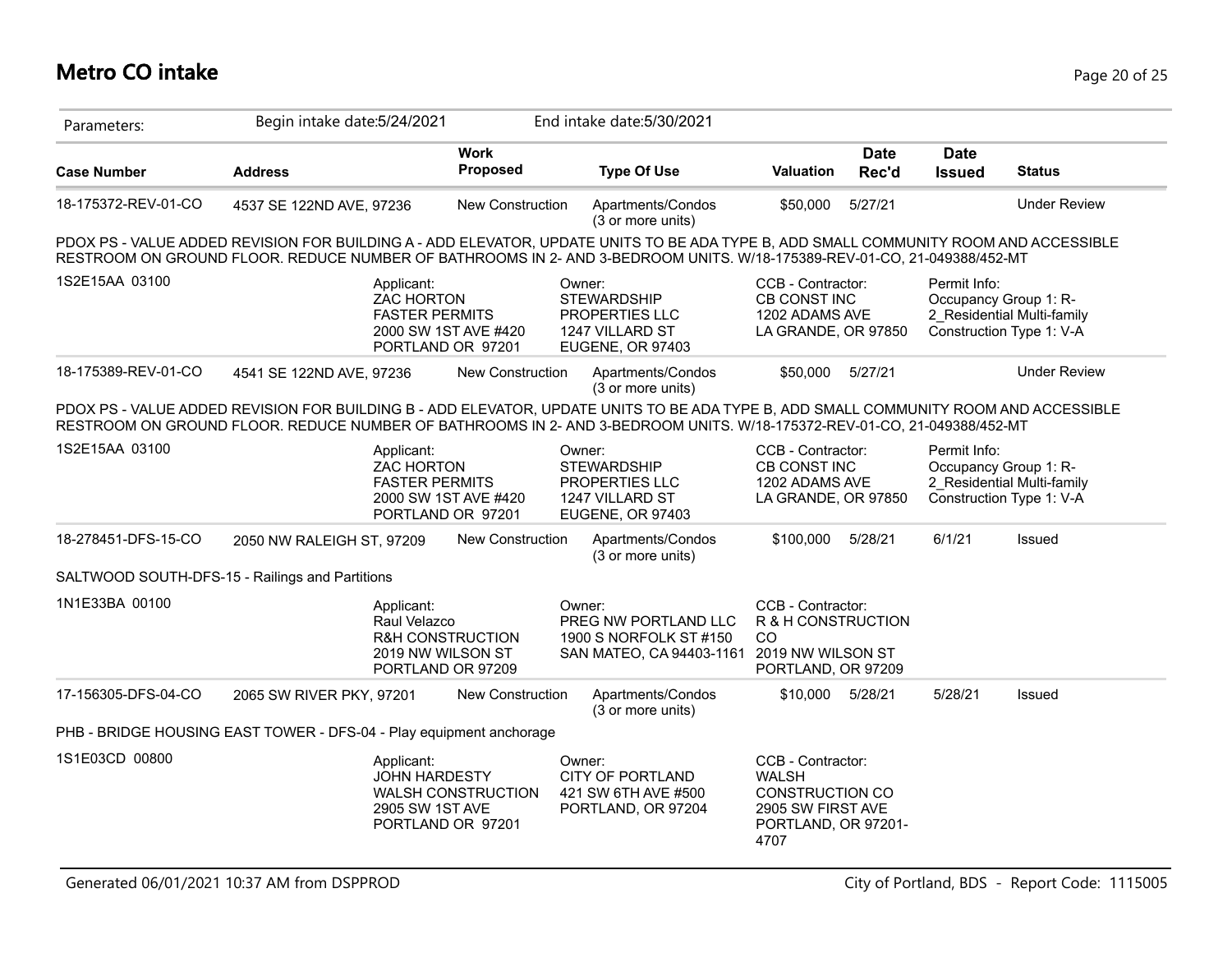## **Metro CO intake** Page 21 of 25

| Parameters:                                                                            | Begin intake date: 5/24/2021                                                                                                         |                                            | End intake date: 5/30/2021                                                                |                                                                                                                                                               |                      |                              |                     |
|----------------------------------------------------------------------------------------|--------------------------------------------------------------------------------------------------------------------------------------|--------------------------------------------|-------------------------------------------------------------------------------------------|---------------------------------------------------------------------------------------------------------------------------------------------------------------|----------------------|------------------------------|---------------------|
| <b>Case Number</b>                                                                     | <b>Address</b>                                                                                                                       | <b>Work</b><br>Proposed                    | <b>Type Of Use</b>                                                                        | <b>Valuation</b>                                                                                                                                              | <b>Date</b><br>Rec'd | <b>Date</b><br><b>Issued</b> | <b>Status</b>       |
| 18-226906-DFS-06-CO                                                                    | 1825 N ROSA PARKS WAY,<br>97217                                                                                                      | <b>New Construction</b>                    | Apartments/Condos<br>(3 or more units)                                                    | \$5,000                                                                                                                                                       | 5/28/21              |                              | <b>Under Review</b> |
|                                                                                        | SINGLE PDF - DFS FOR GLAZING AND SKYLIGHT ANCHORAGE                                                                                  |                                            |                                                                                           |                                                                                                                                                               |                      |                              |                     |
| 1N1E16AD 14500<br><b>WILBURTON</b><br><b>BLOCK4</b><br><b>LOT 12</b>                   | Applicant:<br>NATHAN ARNOLD<br><b>FASTER PERMITS</b><br>PORTLAND OR 97201                                                            | 2000 SW 1ST AVE #420                       | Owner:<br>1825 ROSA ROWHOUSES<br><b>LLC</b><br>931 SW KING AVE<br>PORTLAND, OR 97205      | CCB - Contractor:<br><b>TIETON HOMES LLC</b><br>13023 NE HWY 99 PMB<br>274<br>VANCOUVER, WA 98686                                                             |                      |                              |                     |
| 17-191394-REV-03-CO                                                                    | 1515 N ROSA PARKS WAY,<br>97217                                                                                                      | <b>New Construction</b>                    | Apartments/Condos<br>(3 or more units)                                                    | \$5,000                                                                                                                                                       | 5/28/21              |                              | <b>Under Review</b> |
| CLOSET.                                                                                | SINGLE PDF - VALUE-ADDED REVISION TO PLAN A WEST EGRESS OUTLET PER GRANTED APPEAL #24859. FIRE SHUTTER ADDED AT ELECTRICAL EQUIPMENT |                                            |                                                                                           |                                                                                                                                                               |                      |                              |                     |
| 1N1E16AD 21400<br><b>WILBURTON</b><br><b>BLOCK1</b><br>W 3' OF LOT 10<br><b>LOT 11</b> | Applicant:<br>MICHAEL ETZEL<br>MICHAEL ETZEL,<br><b>ARCHITECT</b><br>333 NW 5TH AVE<br>PORTLAND OR 97209                             | C                                          | Owner:<br>C-CHANNEL LOFTS LLC<br>2500 NE SANDY BLVD STE<br>PORTLAND, OR 97232             | CCB - Contractor:<br><b>VLAD RUDNITSKY</b><br><b>STRUCTURE</b><br>REDEVELOPMENT LLC<br>PO BOX 3026<br>CLACKAMAS, OR 97015                                     |                      |                              |                     |
| 19-106186-DFS-18-CO                                                                    | 1510 SW ALDER ST, 97205                                                                                                              | <b>New Construction</b>                    | Apartments/Condos<br>(3 or more units)                                                    | \$150,000                                                                                                                                                     | 5/28/21              |                              | <b>Under Review</b> |
| ART TOWER - DFS-18 - Metal Framed Canopies                                             |                                                                                                                                      |                                            |                                                                                           |                                                                                                                                                               |                      |                              |                     |
| 1N1E33DC 01700                                                                         | Applicant:<br>MIKE COYLE<br><b>FASTER PERMITS</b><br>420                                                                             | 2000 SW 1ST AVE, STE<br>PORTLAND, OR 97201 | Owner:<br>REEP-WP ART TOWER JV<br><b>LLC</b><br>220 NW 8TH AVE<br>PORTLAND, OR 97209-3503 | CCB - Contractor:<br><b>MICHAEL CARRIGG</b><br>ANDERSEN<br><b>CONSTRUCTION</b><br><b>COMPANY OF OREGON</b><br><b>LLC</b><br>PO BOX 6712<br>PORTLAND, OR 97228 |                      |                              |                     |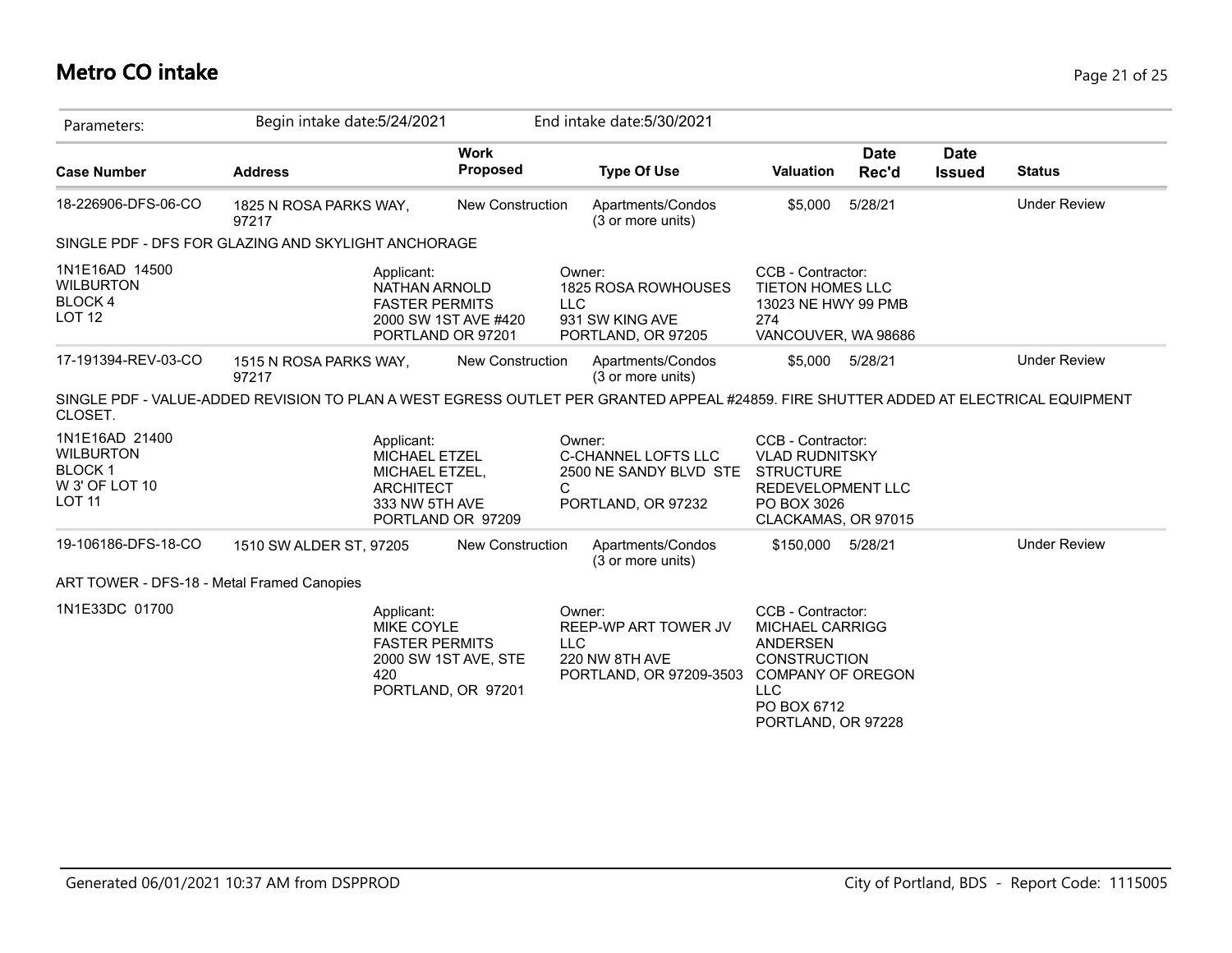## **Metro CO intake** Page 22 of 25

| Parameters:                                                                | Begin intake date: 5/24/2021                                           |                                                                      | End intake date: 5/30/2021                                                      |                                                                                                                                                       |                              |                     |
|----------------------------------------------------------------------------|------------------------------------------------------------------------|----------------------------------------------------------------------|---------------------------------------------------------------------------------|-------------------------------------------------------------------------------------------------------------------------------------------------------|------------------------------|---------------------|
| <b>Case Number</b>                                                         | <b>Address</b>                                                         | <b>Work</b><br>Proposed                                              | <b>Type Of Use</b>                                                              | <b>Date</b><br><b>Valuation</b><br>Rec'd                                                                                                              | <b>Date</b><br><b>Issued</b> | <b>Status</b>       |
| 19-266950-DFS-07-CO                                                        | 2871 SE DIVISION ST, 97202                                             | <b>New Construction</b>                                              | Apartments/Condos<br>(3 or more units)                                          | 5/28/21<br>\$5,000                                                                                                                                    |                              | <b>Under Review</b> |
| 28 Division Homes - DFS 07 - Fall Protection                               |                                                                        |                                                                      |                                                                                 |                                                                                                                                                       |                              |                     |
| 1S1E01CC 04500                                                             | Applicant:<br><b>DAN WILLIAMS</b><br>420                               | <b>FASTER PERMITS</b><br>2000 SW 1ST AVE SUITE<br>PORTLAND OR 97201  | Owner:<br>DIVISION 28 LLC<br>PO BOX 492268<br>LOS ANGELES, CA 90049-<br>8268    | CCB - Contractor:<br><b>TRUEBECK</b><br><b>CONSTRUCTION INC</b><br>951 MARINERS ISLAND<br><b>BLVD 700</b><br>SAN MATEO, CA 94404                      |                              |                     |
| 21-041291-000-00-CO                                                        | 1750 SW SALMON ST, 97205                                               | <b>New Construction</b>                                              | Assembly                                                                        | 5/27/21<br>\$894,000                                                                                                                                  |                              | <b>Under Review</b> |
|                                                                            | LINCOLN H.S. - New grandstand and foundations with two story press box |                                                                      |                                                                                 |                                                                                                                                                       |                              |                     |
| 1S1E04AB 00100                                                             | Applicant:<br><b>KATE FEIERTAG</b><br>SUITE 800                        | <b>BORA ARCHITECTS</b><br>720 SW WASHINGTON<br>PORTLAND OR 97205     | Owner:<br><b>SCHOOL DISTRICT NO 1</b><br>PO BOX 3107<br>PORTLAND, OR 97208-3107 | CCB - Contractor:<br><b>HOFFMAN</b><br><b>CONSTRUCTION</b><br><b>COMPANY OF OREGON</b><br>805 SW BROADWAY<br><b>SUITE 2100</b><br>PORTLAND, OR 97205  |                              |                     |
| 19-185198-DFS-12-CO                                                        | 151 SW 1ST AVE, 97204                                                  | <b>New Construction</b>                                              | <b>Business</b>                                                                 | \$75,000<br>5/28/21                                                                                                                                   | 5/28/21                      | Issued              |
|                                                                            | PAE - DFS-12 - Vibration and Seismic Control for HVAC and Piping       |                                                                      |                                                                                 |                                                                                                                                                       |                              |                     |
| 1N1E34CD 02000<br><b>PORTLAND</b><br><b>BLOCK 28</b><br><b>LOT 3&amp;4</b> | Applicant:<br>Sam Sullivan<br><b>CO</b>                                | <b>WALSH CONSTRUCTION</b><br>2905 SW First Ave<br>Portland, OR 97201 | Owner:<br><b>1ST &amp; PINE LLC</b><br>1477 NW EVERETT ST<br>PORTLAND, OR 97209 | CCB - Contractor:<br><b>TOM MITCHELL</b><br><b>WALSH</b><br><b>CONSTRUCTION CO</b><br><b>OREGON</b><br>2905 SW 1ST AVE<br>PORTLAND, OR 97201-<br>4705 |                              |                     |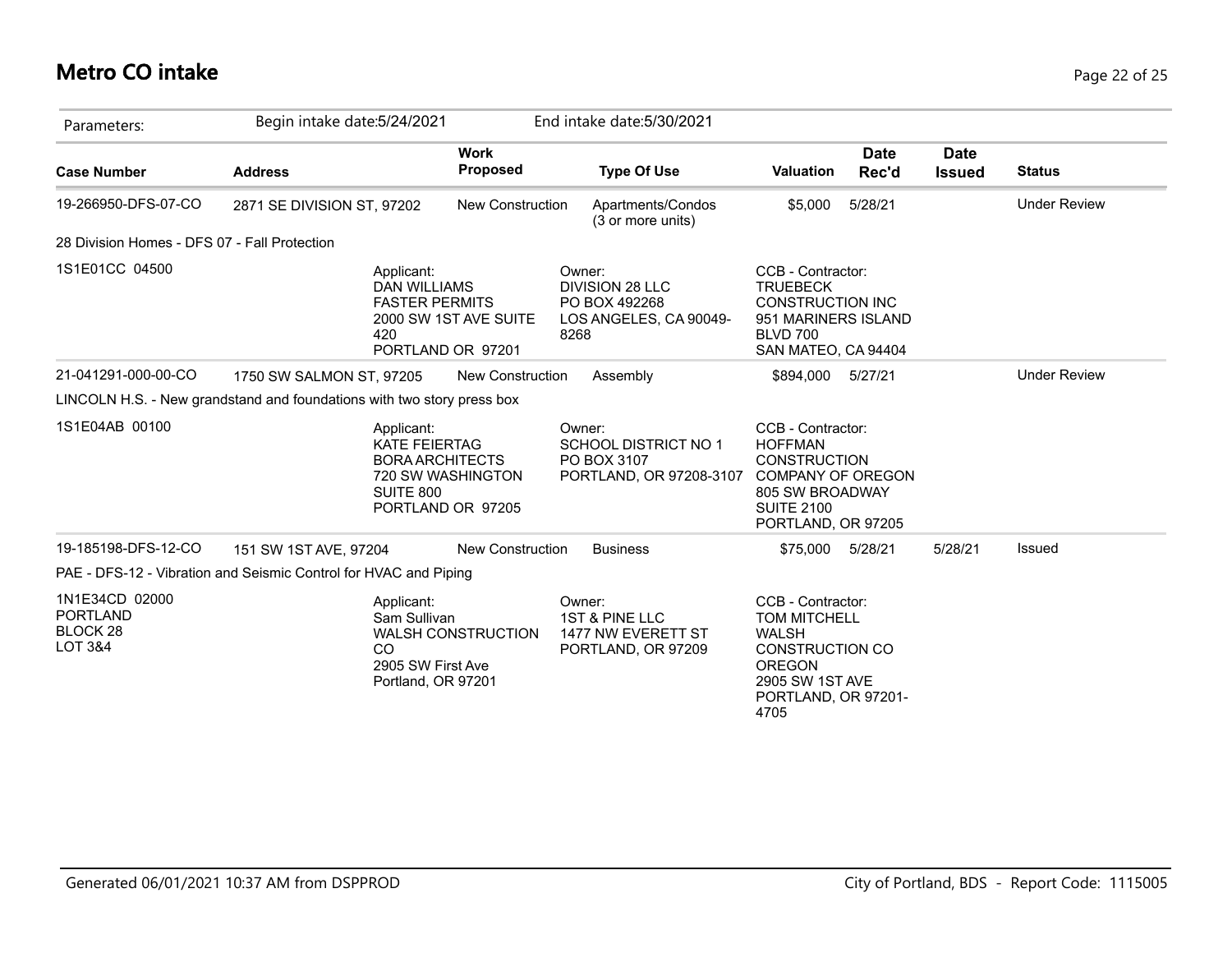## **Metro CO intake** Page 23 of 25

| Parameters:                                             | Begin intake date: 5/24/2021                                                                                                                                                                                                                                    |                                | End intake date: 5/30/2021                                                                                           |                                                                                                                                              |                      |                                                                                    |                               |
|---------------------------------------------------------|-----------------------------------------------------------------------------------------------------------------------------------------------------------------------------------------------------------------------------------------------------------------|--------------------------------|----------------------------------------------------------------------------------------------------------------------|----------------------------------------------------------------------------------------------------------------------------------------------|----------------------|------------------------------------------------------------------------------------|-------------------------------|
| <b>Case Number</b>                                      | <b>Address</b>                                                                                                                                                                                                                                                  | <b>Work</b><br><b>Proposed</b> | <b>Type Of Use</b>                                                                                                   | <b>Valuation</b>                                                                                                                             | <b>Date</b><br>Rec'd | <b>Date</b><br><b>Issued</b>                                                       | <b>Status</b>                 |
| 19-247236-REV-04-CO                                     | 6210 N VAN HOUTEN PL,<br>97203                                                                                                                                                                                                                                  | <b>New Construction</b>        | Factory/Industrial                                                                                                   | \$0                                                                                                                                          | 5/25/21              | 5/25/21                                                                            | Issued                        |
|                                                         | U of P FRANZ - PHYSICAL PLANT-REV-04 - Delete Radon Pit shown in Detail 9/S5.01-a. This detail was unintentionally included in this plan set. Radon control per OSSC<br>Section 1811 is not required for this project since the building is not publicly-owned. |                                |                                                                                                                      |                                                                                                                                              |                      |                                                                                    |                               |
| 1N1E18 00100                                            | Applicant:<br><b>JEFF BRINGENBERG</b><br><b>SODERSTROM</b><br><b>ARCHITECTS</b><br><b>SUITE 410</b><br>PORTLAND OR 97209                                                                                                                                        | 1200 NW NAITO PKWY,            | Owner:<br>UNIVERSITY OF PORTLAND LEASE CRUTCHER<br>5000 N WILLAMETTE BLVD<br>PORTLAND, OR 97203-5743 550 SW 12TH AVE | CCB - Contractor:<br><b>LEWIS LLC</b><br>PORTLAND, OR 97205                                                                                  |                      |                                                                                    |                               |
| 18-270860-DFS-08-CO                                     | 4001 SW CANYON RD, 97221                                                                                                                                                                                                                                        | New Construction               | Factory/Industrial                                                                                                   | \$50,000                                                                                                                                     | 5/26/21              | 5/26/21                                                                            | Issued                        |
|                                                         | OREGON ZOO - CAFE - DFS-08 - Aluminum sliding windows                                                                                                                                                                                                           |                                |                                                                                                                      |                                                                                                                                              |                      |                                                                                    |                               |
| 1S1E05 01400<br>SECTION 05 1S 1E<br>TL 1400 60.69 ACRES | Applicant:<br><b>GRANT WENTWORTH</b><br>LEWIS BUILDS<br>550 SW 12TH AVE                                                                                                                                                                                         | PORTLAND, OR 97205             | Owner:<br><b>METRO - LEASED</b><br><b>MULTIPLE TENANTS</b><br>600 NE GRAND AVE<br>PORTLAND, OR 97232-2736            | CCB - Contractor:<br><b>LEASE CRUTCHER</b><br><b>LEWIS LLC</b><br>550 SW 12TH AVE<br>PORTLAND, OR 97205                                      |                      |                                                                                    |                               |
| 20-144699-REV-01-CO                                     | 3140 NE SANDY BLVD, 97232                                                                                                                                                                                                                                       | New Construction               | Institutional                                                                                                        |                                                                                                                                              | \$0 5/25/21          | 5/25/21                                                                            | Issued                        |
|                                                         | REV 01 - Revision of floor/ceiling assembly from engineered joists to wood floor trusses.                                                                                                                                                                       |                                |                                                                                                                      |                                                                                                                                              |                      |                                                                                    |                               |
| 1N1E36BA 04600                                          | Applicant:<br>DAVID HOWARD<br><b>ANKROM MOISAN</b><br><b>ARCHITECTS</b><br>38 NW DAVIS ST #300<br>PORTLAND OR 97209                                                                                                                                             |                                | Owner:<br>PT MS LAURELHURST LLC<br>7555 EAST HAMPDEN AVE<br>#501<br><b>DENVER, CO 80231</b>                          | CCB - Contractor:<br><b>RICHARD BECK</b><br>LCG PENCE LLC<br>5400 MEADOWS RD STE Construction Type 1: I-A<br>400<br>LAKE OSWEGO, OR<br>97035 |                      | Permit Info:<br>Occupancy Group 1: I-<br>1 Convalescent Hospital<br>Type 1): III-A | Construction Type 2 (formerly |
| 19-255461-DFS-07-CO                                     | 10230 SE CHERRY BLOSSOM<br>DR, 97216                                                                                                                                                                                                                            | <b>New Construction</b>        | Institutional                                                                                                        | \$41,000                                                                                                                                     | 5/26/21              | 5/27/21                                                                            | Issued                        |
|                                                         | DEPAUL TREATMENT CNTR-DFS-07- All-Glass Entrances and Storefronts                                                                                                                                                                                               |                                |                                                                                                                      |                                                                                                                                              |                      |                                                                                    |                               |
|                                                         | Applicant:<br><b>MEGAN STEELE</b><br>R&H CONSTRUCTION<br>2019 NW WILSON ST<br>PORTLAND OR 97209                                                                                                                                                                 |                                | Owner:<br>DE PAUL QALICB INC<br>830 SE 102ND AVE<br>PORTLAND, OR 97216-2815                                          | CCB - Contractor:<br>R & H CONSTRUCTION<br>CO<br>2019 NW WILSON ST<br>PORTLAND, OR 97209                                                     |                      |                                                                                    |                               |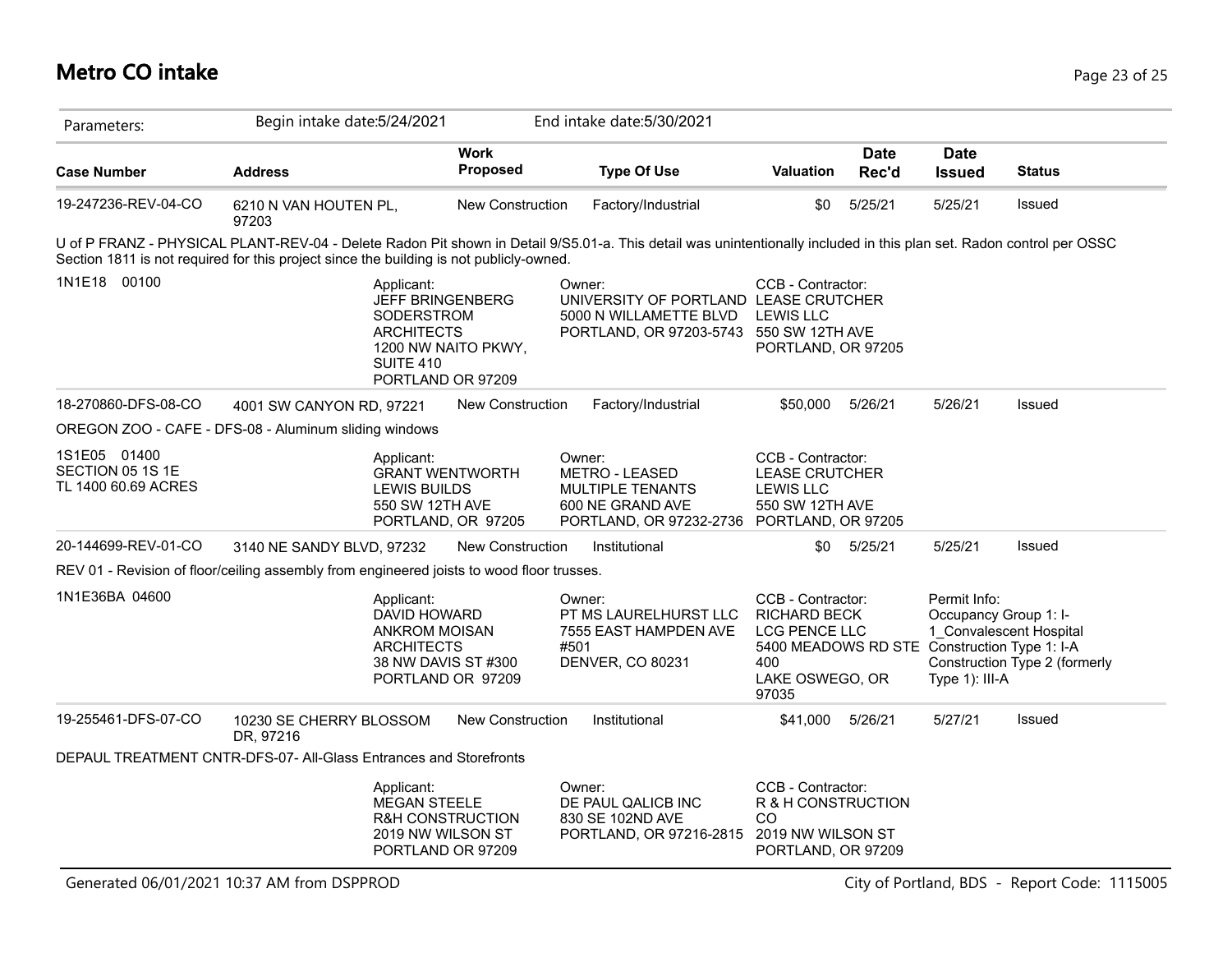## **Metro CO intake** Page 24 of 25

| Parameters:                                                           | Begin intake date: 5/24/2021                                               |                                                                                                     | End intake date: 5/30/2021                                                                           |                                                                                                                        |                      |                              |                     |
|-----------------------------------------------------------------------|----------------------------------------------------------------------------|-----------------------------------------------------------------------------------------------------|------------------------------------------------------------------------------------------------------|------------------------------------------------------------------------------------------------------------------------|----------------------|------------------------------|---------------------|
| <b>Case Number</b>                                                    | <b>Address</b>                                                             | <b>Work</b><br><b>Proposed</b>                                                                      | <b>Type Of Use</b>                                                                                   | <b>Valuation</b>                                                                                                       | <b>Date</b><br>Rec'd | <b>Date</b><br><b>Issued</b> | <b>Status</b>       |
| 21-022364-DFS-02-CO                                                   | 5001 N COLUMBIA BLVD,<br>97203                                             | <b>New Construction</b>                                                                             | Institutional                                                                                        | \$4,300                                                                                                                | 5/26/21              | 5/26/21                      | <b>Issued</b>       |
|                                                                       | DFS 02 - Equipment anchorage package for loadout facility electrical gear. |                                                                                                     |                                                                                                      |                                                                                                                        |                      |                              |                     |
| 1N1E05C 00800                                                         | Applicant:<br><b>ERIC JOHANSON</b><br><b>KIEWIT</b><br>CO.                 | <b>INFRASTRUCTURE WEST</b><br>10220 SW GREENBURG<br>ROAD 2 LINCOLN, SUITE<br>250 PORTLAND, OR 97223 | Owner:<br>PORTLAND CITY OF<br>1120 SW 5TH AVE #1000<br>PORTLAND, OR 97204-1912                       | CCB - Contractor:<br><b>KIEWIT</b><br><b>INFRASTRUCTURE</b><br>WEST CO<br>1550 MIKE FAHEY ST<br><b>OMAHA, NE 68102</b> |                      |                              |                     |
| 20-198372-REV-01-CO                                                   | 11941 N JANTZEN DR, 97217                                                  | <b>New Construction</b>                                                                             | Mercantile                                                                                           | \$0                                                                                                                    | 5/27/21              |                              | <b>Under Review</b> |
|                                                                       | SINGLE PDF - REVISE RAMMED AGGREGATE PIER SYSTEM FROM GEOPIER TO KELLER.   |                                                                                                     |                                                                                                      |                                                                                                                        |                      |                              |                     |
| 2N1E34C 01300                                                         | Applicant:<br><b>BRAD LAUTH</b><br><b>CENTERPOINT</b><br>301               | <b>INTEGRATED SOLUTIONS</b><br>c/o FLOOR & DECOR<br>355 UNION BLVD., STE<br>LAKEWOOD, CO 80228      | Owner:<br><b>SAFEWAY INC</b><br>PO BOX 800729<br>DALLAS, TX 75380-0729                               | CCB - Contractor:<br>MC CONSTRUCTION<br><b>MANAGEMENT INC</b><br>38012 N LINDA ROAD<br>CAVE CREEK, AZ 85331            |                      |                              |                     |
| 20-153143-DFS-01-CO                                                   | 1610 NE MULTNOMAH ST,<br>97232                                             | <b>New Construction</b>                                                                             | Storage                                                                                              | \$6,000                                                                                                                | 5/24/21              |                              | <b>Under Review</b> |
|                                                                       | SINGLE PDF - DFS FOR TRASH ENCLOSURE TRUSSES                               |                                                                                                     |                                                                                                      |                                                                                                                        |                      |                              |                     |
| 1N1E35A 00100<br><b>HOLLADAYS ADD</b><br>BLOCK 180&181&192&193 TL 100 | Applicant:<br>Christopher Lucero<br>CO<br>2019 NW Wilson St                | R & H CONSTRUCTION                                                                                  | Owner:<br><b>Spencer Welton</b><br><b>Grand Peaks Properties</b><br>1905 Queen Anne Ave, Ste<br>200B | CCB - Contractor:<br>R & H CONSTRUCTION<br><b>CO</b><br>2019 NW WILSON ST<br>PORTLAND, OR 97209                        |                      |                              |                     |